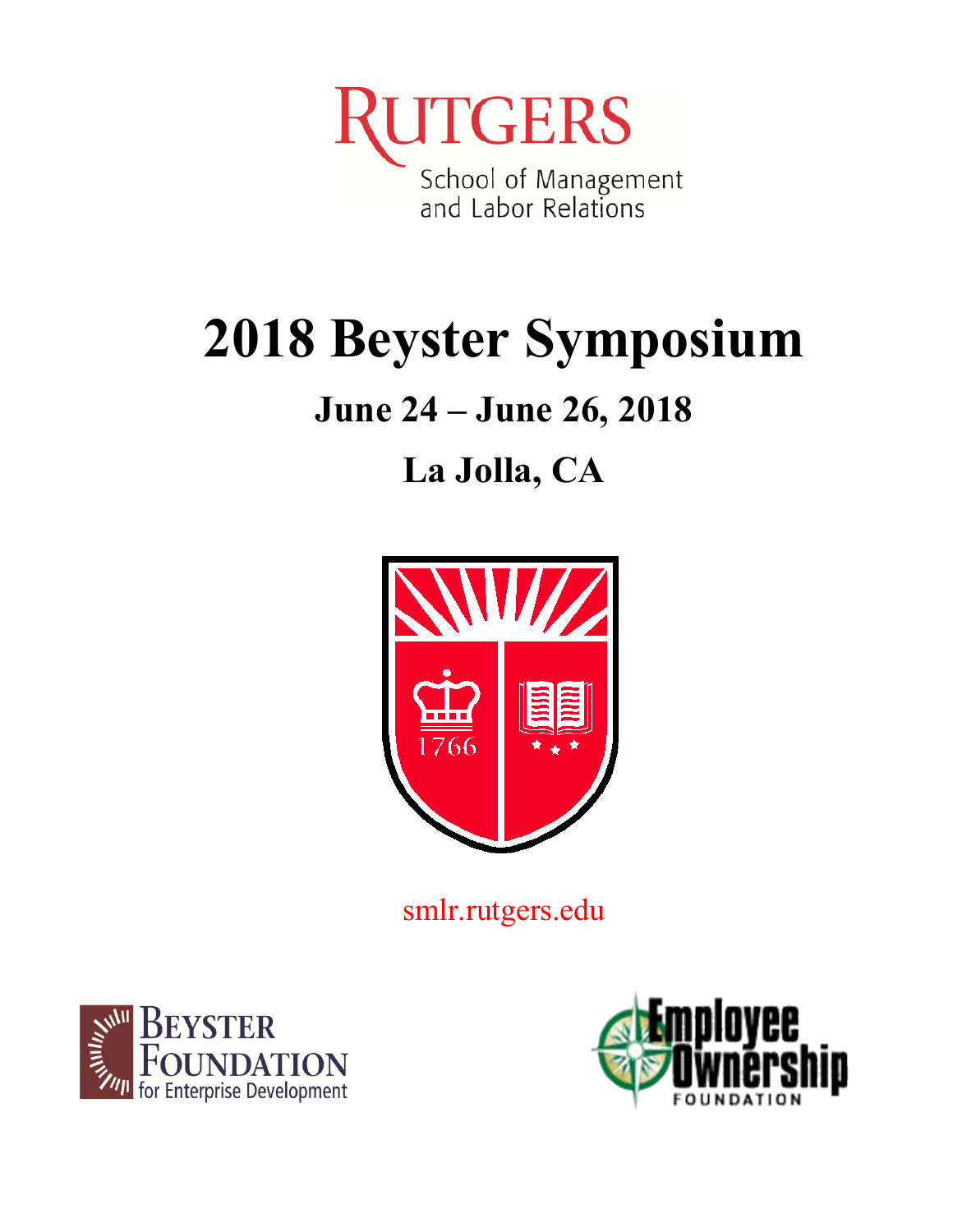# Rutgers University School of Management and Labor Relations Institute for the Study of Employee Ownership and Profit Sharing

# Beyster Foundation for Enterprise Development

# Employee Ownership Foundation

# **The Beyster Symposium**

June 24-26, 2018

# **Purpose**

The purpose of the annual symposium is to study broad-based forms of financial participation in capital ownership and capital income, such as broad-based employee stock ownership, equity compensation, profit sharing/gain sharing, worker cooperatives, and broad-based capital shares in the United States, from an interdisciplinary perspective. The workshop provides an opportunity for senior and emerging scholars, and legal, and policy experts, to present research and receive mutual mentoring and feedback. The meeting convenes more than 100 Fellows of the Institute for the Study of Employee Ownership and Profit Sharing of the School of Management and Labor Relations (SMLR) at Rutgers University. The selection of the Fellows is based on a national competition. They are investigating issues at more than forty universities, colleges, think tanks, and research centers nationwide in more than thirty states. Conference sessions deal with empirical research, theory, policy analysis, body of work overviews by senior scholars, mentoring for new scholars, and various panels/luncheon theme tables on emerging phenomena that may be relevant to future research.

# **Theme:** *Employee Share Ownership and Modest Income Employees*

Copies of papers, PowerPoints, conference resource material, the updated program, recent research/reports and other related announcements are available on Dropbox:

# [https://www.dropbox.com/sh/cpedomkk6f96ff0/AADJbJXj0KQDVP43L0lLG9txa?dl=0](https://www.dropbox.com/sh/mxedw0anu6sycer/AAD7VE6pCPs5xXKNBZHWq28Za?dl=0)

# **Locations:**

All locations are within 1-3 blocks of each other:

The official conference hotel is the Inn by the Sea Hotel, 7830 Fay Avenue, La Jolla The conference hall for all sessions is The Cuvier Club, 7776 Eads Avenue, La Jolla Another conference hotel is the La Valencia Hotel, 1132 Prospect Street, La Jolla Another conference hotel is the Empress Hotel, 7766 Fay Avenue, La Jolla The restaurant for Monday evening is Piazza1909, 7731 Fay Ave, La Jolla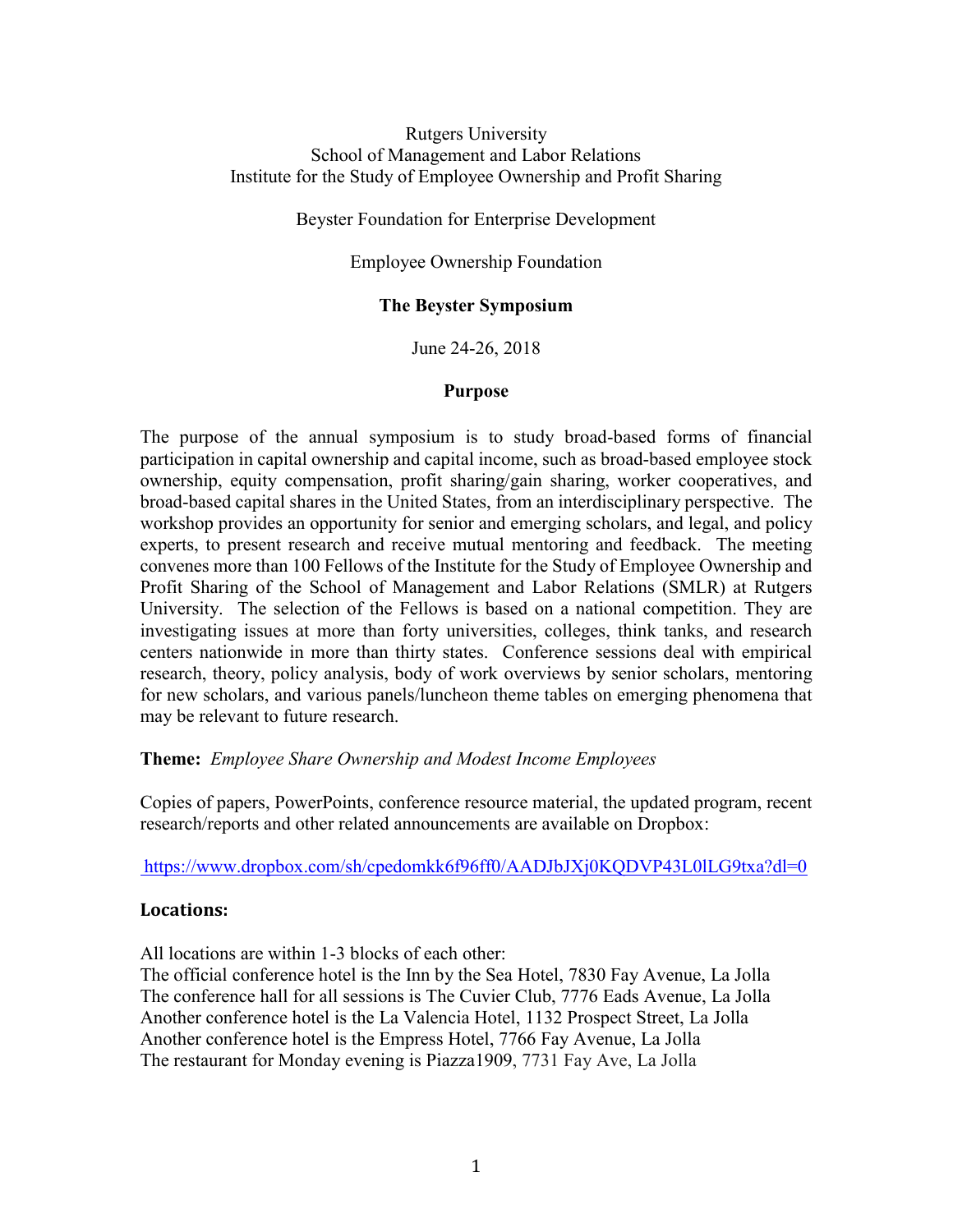# **OVERVIEW OF THE SCHEDULE OF THE ENTIRE CONFERENCE**

# **NOTE: All sessions of the conference are at The Cuvier Club.**

#### **SUNDAY, JUNE 24**

**4:00pm – 7:00pm.** Informal reception, Café La Re, La Valencia Hotel **6:00-7:00pm. Dinner.** Restaurant of your choice in La Jolla

#### **MONDAY, JUNE 25**

**7:15am – 8:30am.** Breakfast, Inn by the Sea Hotel **9:00am – 9:05am.** Welcome, Cuvier Club, Main Room **9:05am – 10:030am.** Session One, Cuvier Club, Main Room *Empirical Research on Employee Share Ownership* **10:30am – 11:00am.** Break, Cuvier Club, Entrance Area **11:00 am – 12:30 pm.** Session Two, Cuvier Club *A Panel: Equity Compensation: Case Studies of Google and Amazon on Employee Share Ownership*, North Atrium **CONCURRENT SESSION** *A Panel: New Forms of Worker-Owned Firms and Platform* Cooperatives, Main Room **CONCURRENT SESSION** *Theory: Law and Economics*, South Atrium **12:30pm – 2:00pm.** Lunch, Cuvier Club, *Luncheon Theme Tables*, Main Room *Roundtable on Legislative Ideas for ESOPs,* South Atrium *Closed Meeting of the Economics and Finance Fellows,* North Atrium *Closed Meeting of the Sociology Fellows*, Meeting Room 1 **2:00pm – 3:00pm.** Session Three, Cuvier Club, Main Room *Keynote and Body of Work Presentation*, Corey Rosen **3:00pm – 3:30pm.** Break, Cuvier Club, Entrance Area **3:30pm – 5:00pm.** Session Four, Cuvier Club *Empirical Research on Employee Share Ownership*, North Atrium **CONCURRENT SESSION** *Policy Analysis*, South Atrium **CONCURRENT SESSION** *A Panel: How Do ESOPs and Worker Cooperatives Actually Work? The Context for Research*, Main Room **CONCURRENT SESSION**  *Policy Analysis: Meeting of Center Directors*, Meeting Room 1 **CONCURRENT SESSION** Mentoring Sessions, Meeting Room 2 **5:00pm – 6:00pm.** Break

**6:00pm.** Dinner at Piazza 1909, 7731 Fay Avenue, La Jolla

# **TUESDAY, JUNE 26**

**7:15am – 8:30am.** Breakfast, Inn by the Sea Hotel **9:00am – 10:30am.** Session Five, Cuvier Club, Main Room *Empirical Research on Employee Share Ownership* **10:30am – 11:00am.** Break, Cuvier Club, Entrance Area **11:00am-12:00pm.** Session Six, Cuvier Club, Main Room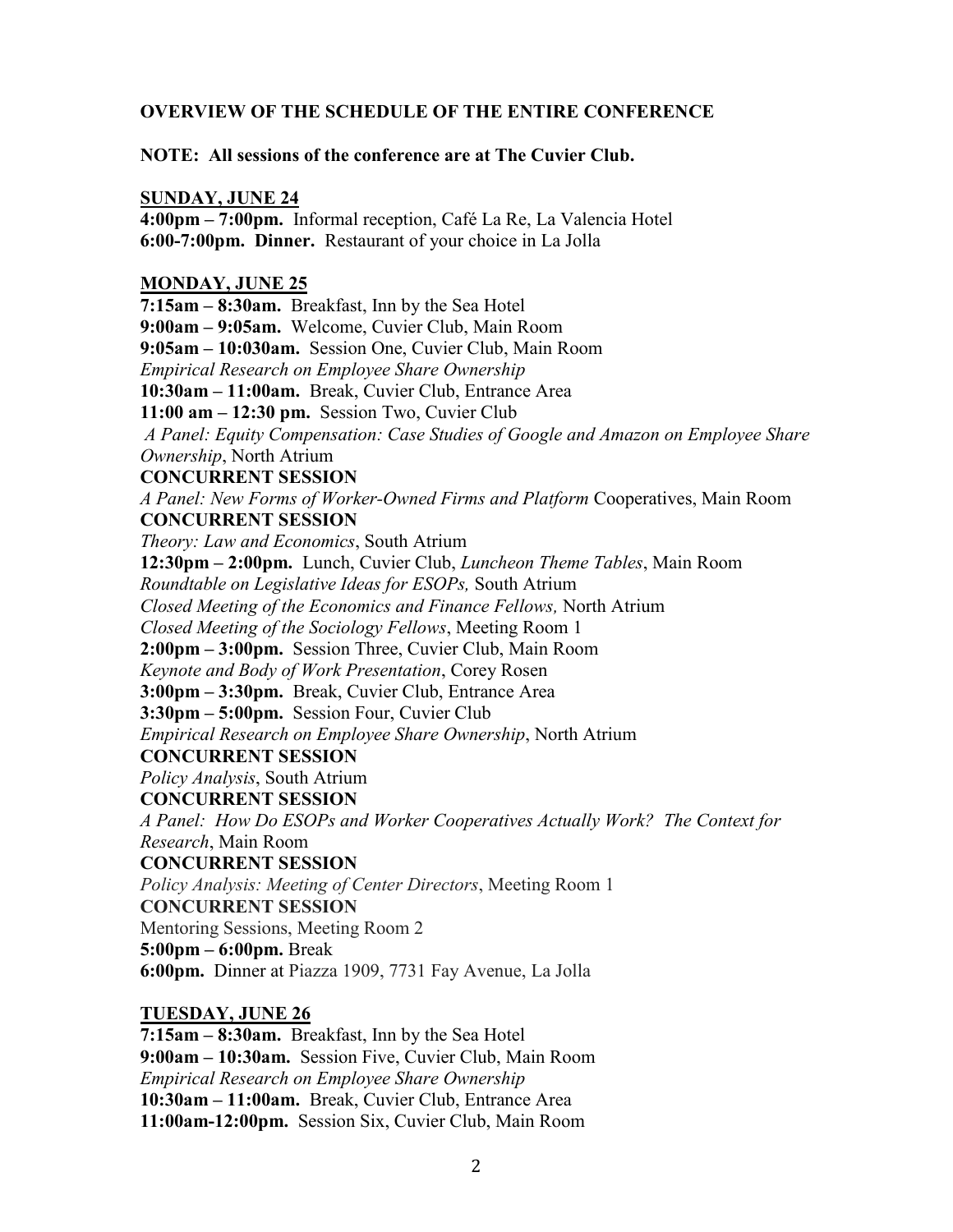*Informal Update and Discussion on Congressional Employee Share Ownership Legislation,* Jon Cardinal, Office of Senator Kirsten Gillibrand (D-NY) **12:00pm – 2:00pm.** Lunch, Cuvier Club, *Luncheon Theme Tables*, Main Room *Feedback Session: Input on the School for Democratic Management and the Local Economic Development Work of the Democracy at Work Institute*, North Atrium **2:00pm – 3:30pm.** Session Seven, Cuvier Club, Main Room *Towards a Conscious Capitalism: A Panel of ESOP Companies* **3:30pm - 4:00pm. Break 4:00pm – 5:30pm.** Session Eight, Cuvier Club *Empirical Research on Employee Share* Ownership, North Atrium **CONCURRENT SESSION** *Policy Analysis***,** Main Room **CONCURRENT SESSION** *Empirical Research on Employee Share* Ownership, South Atrium **CONCURRENT SESSION** *Mentoring Meetings*, Patio Table 1 **5:30pm - 6:30pm**. Break **6:30pm – 7:30pm.** Reception, Dinner, Awards, Cuvier Club, Patio and Main Room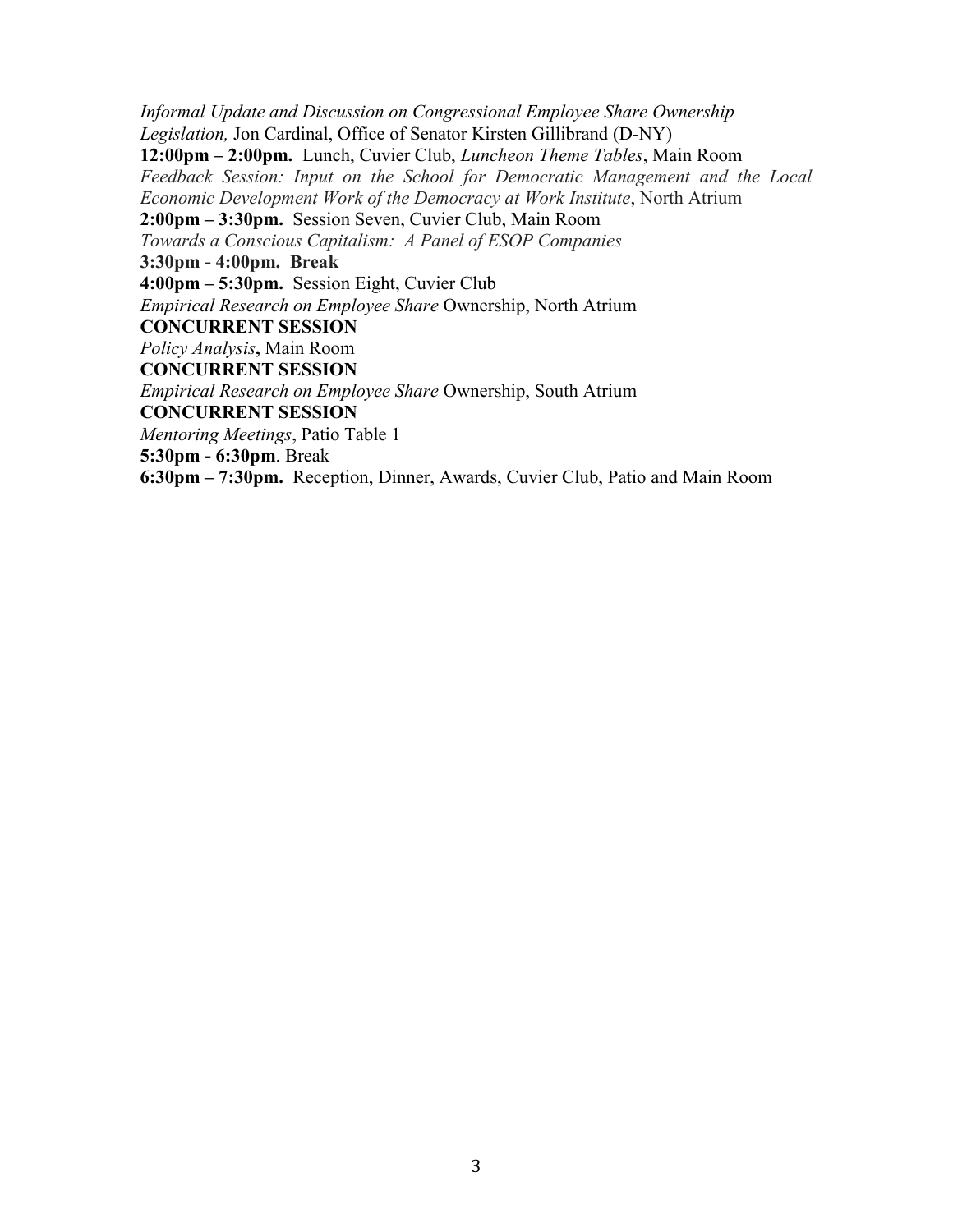# **SCHEDULE FOR JUNE 24, SUNDAY AND JUNE 25, MONDAY**

# **JUNE 24, SUNDAY**

#### **Opening informal welcome reception - 4:00pm – 6:00pm**

Location: Café La Re and La Sale Lobby Lounge, La Valencia Hotel, 1132 Prospect Street, La Jolla

#### **Dinner – 6:00pm**

Note: Conference members and guests will have dinner at the restaurant of their choice in downtown La Jolla in small groups after the initial meet-up and reception.

#### **SCHEDULE FOR JUNE 25, MONDAY**

#### **Breakfast – 7:15am – 8:00am**

Location: Special Conference Breakfast Buffet, Inn by the Sea Hotel, 7830 Fay Avenue

#### **Brief Welcoming Remarks – 9:00am**

Location: Cuvier Club, 7776 Eads Avenue, La Jolla, Main Room

Note: The Cuvier Club is a 5 minute walk from the conference hotels.

**Adrienne Eaton**, Dean and Professor, Labor Studies and Employment Relations, Rutgers School of Management and Labor Relations; Doctorate in industrial relations from the University of Wisconsin

**Joseph Blasi**, J. Robert Beyster Distinguished Professor and Director, Institute for the Study of Employee Ownership and Profit Sharing, Rutgers School of Management and Labor Relations; Research Associate, National Bureau for Economic Research; Doctorate in education from Harvard University

**Douglas Kruse**, J. Robert Beyster Faculty Fellow, Associate Dean, Distinguished Professor, and Associate Director, Institute for the Study of Employee Ownership and Profit Sharing, Rutgers School of Management and Labor Relations; Research Associate, National Bureau for Economic Research; former Senior Economist, Office of the President, Council of Economic Advisors, The White House; Doctorate in economics from Harvard University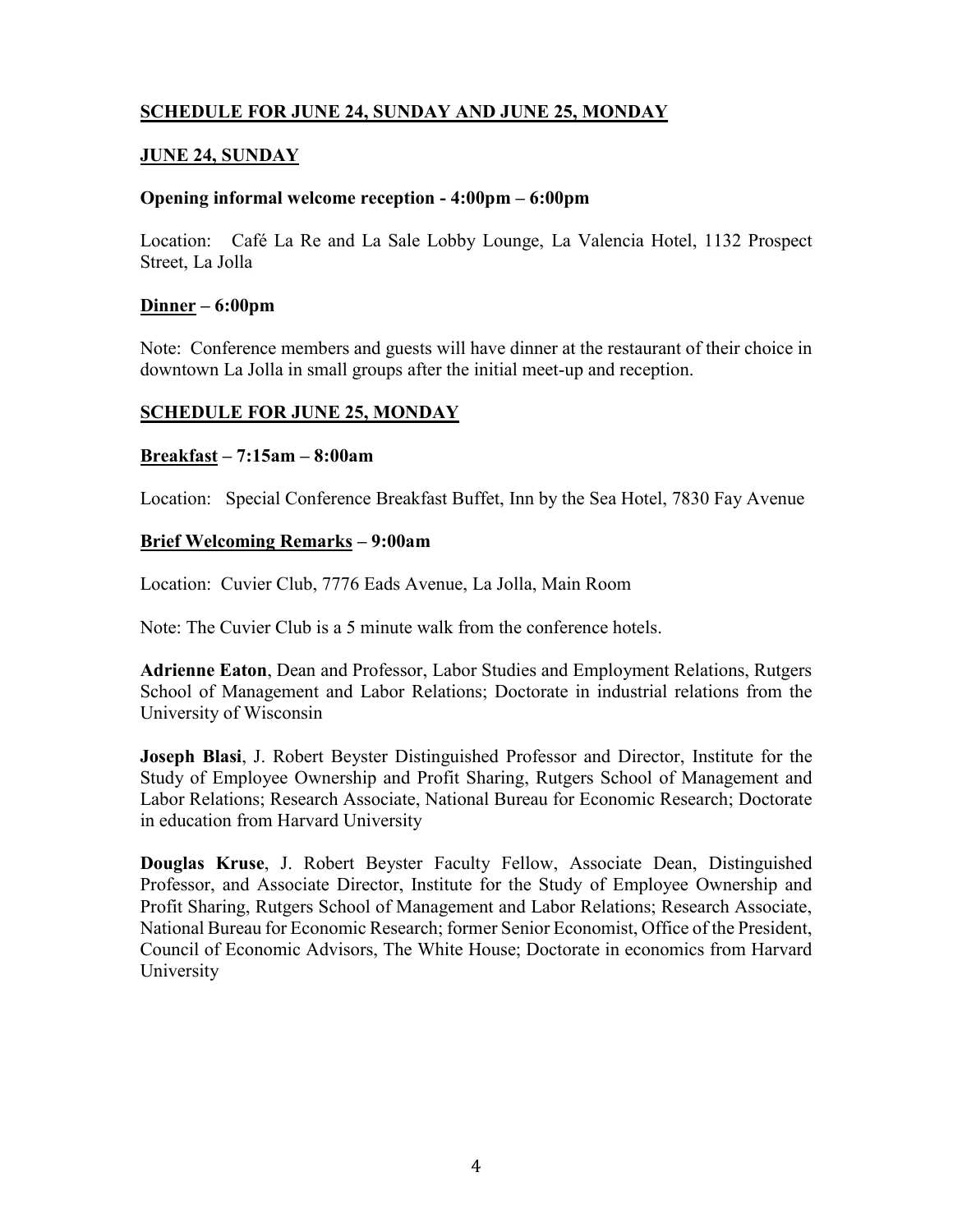# **SESSION ONE – 9:00am – 10:30am**

Location: Cuvier Club, Main Room

*Empirical Research on Employee Share Ownership*

**Chair: Robynn Cox**, Louis O. Kelso Fellow, Rutgers School of Management and Labor Relations; Assistant Professor, School of Social Work, University of Southern California; Russell Sage Foundation Presidential Authority Award; Doctorate in economics from Georgia State University

*Paper: Employee Ownership and Economic Well-Being: New Longitudinal Data from Employee Owners Age 30 to 36*

**Nancy Wiefek**, Robert W. Edwards Fellowship for Advanced Study of Employee Stock Ownership, Rutgers School of Management and Labor Relations; Research Project Director, National Center for Employee Ownership; Doctorate in political science from Pennsylvania State University, 20 minutes

# **Discussant:**

**Angelina Grigoryeva**, J. Robert Beyster Fellow and Michael W. Huber Fellow, Rutgers School of Management and Labor Relations; David E. Bell Postdoctoral Research Fellow, Harvard Center for Population and Development; Assistant Professor, University of Toronto (Fall 2018); Doctorate in sociology from Princeton University, 15 minutes

*Paper: Where Does Profit Sharing Work Best? A Meta-analysis on the Role of Unions, Culture, and Values*

**Doug Kruse**, J. Robert Beyster Faculty Fellow and W.K. Kellogg Fellow, Associate Dean, Distinguished Professor, and Associate Director, Fellowship Program, Rutgers School of Management and Labor Relations; Research Associate, National Bureau for Economic Research; former Senior Economist, Office of the President, Council of Economic Advisors, The White House; Doctorate in economics from Harvard University, 20 minutes

# **Discussant:**

**Marshall Vance**, Joseph Cabral Distinguished Scholar and Fellow, Fidelity Investments Fellow, Blue Wolf Capital Fellow, Rutgers University School of Management and Labor Relations; Visiting Assistant Professor, University of Michigan School of Business; Doctorate in Accounting from University of Pennsylvania Wharton School, 15 minutes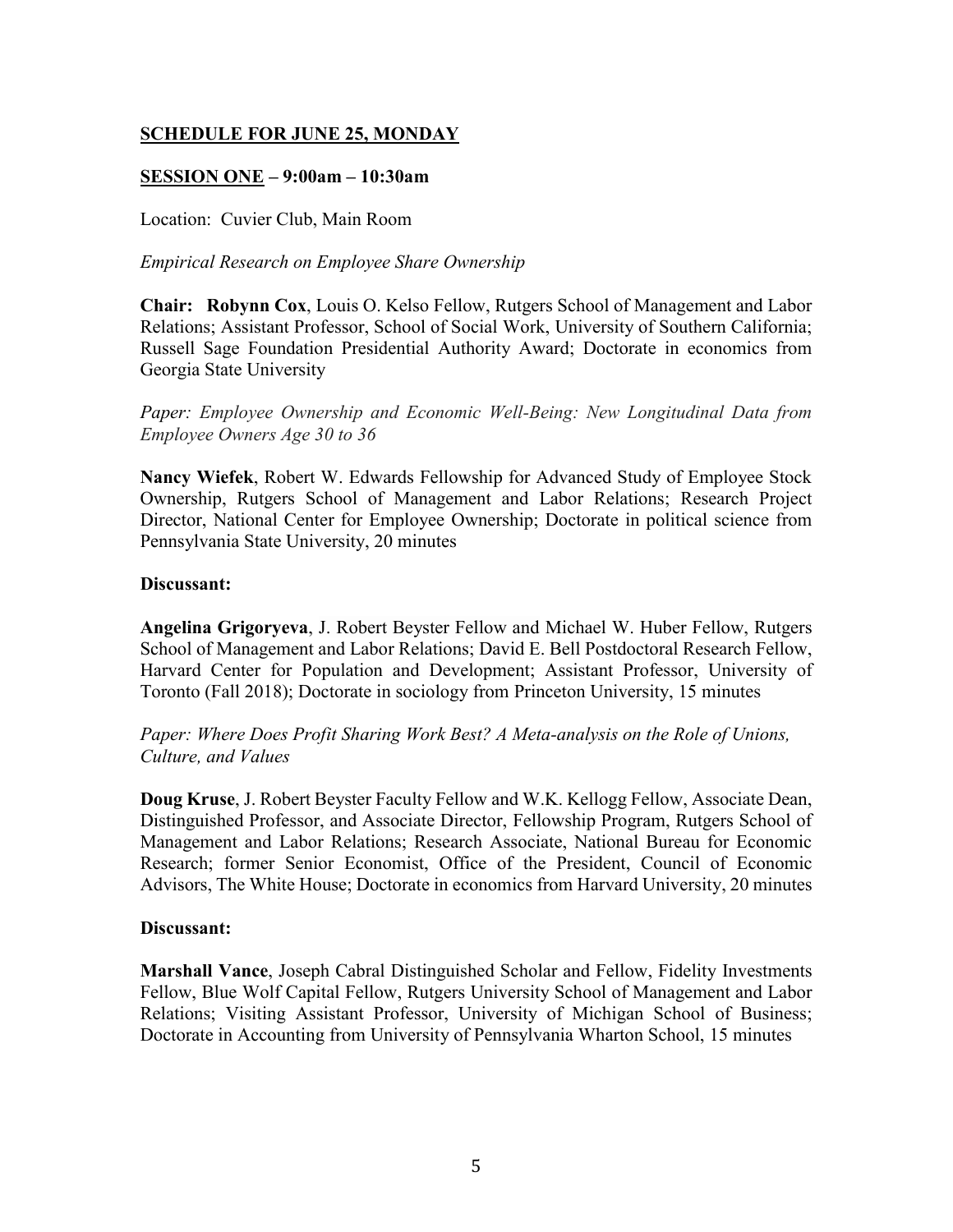# **Brief Research Updates:**

# **Robynn Cox, Louis O. Kelso Fellow,** 2 minutes

**Fidan Kurtulus**, Senior Fellow, J. Robert Beyster Fellow, Joseph Cabral Distinguished Scholar and Fellow, and Michael W. Huber Fellow, Rutgers School of Management and Labor Relations; Professor, Economics, University of Massachusetts at Amherst; Doctorate in economics from Cornell University, 2 minutes

**Marshall Vance**, Joseph Cabral Distinguished Scholar and Fellow, 2 minutes

**Break – 10:30am – 11:00am**

Location: Cuvier Club, Entrance Area

# **SESSION TWO – 11:00am – 12:30pm**

Location: Cuvier Club, North Atrium

*Panel*

**Chair: Bill Castellano**, Executive Director, New Jersey/New York Center for Employee Ownership; Department Chair, Human Resource Management, Rutgers School of Management and Labor Relations; Doctorate in industrial relations and human resources from Rutgers School of Management and Labor Relations

*A Panel: Equity Compensation Case Studies of Google and Amazon on Employee Share Ownership* 

**Carolina Ellerker**, Google, 20 minutes **Kelley Garrett**, Amazon, 20 minutes

# **Discussants:**

**Corey Rosen**, Rutgers Research Fellow and Faculty Mentor, Rutgers School of Management and Labor Relations; Founder and Senior Staff Member, National Center for Employee Ownership; Doctorate in political science from Cornell University

**Barbara Baksa**, Executive Director, National Association of Stock Plan Professionals; Advisory Board, Certified Equity Professional (CEP) Institute, Santa Clara University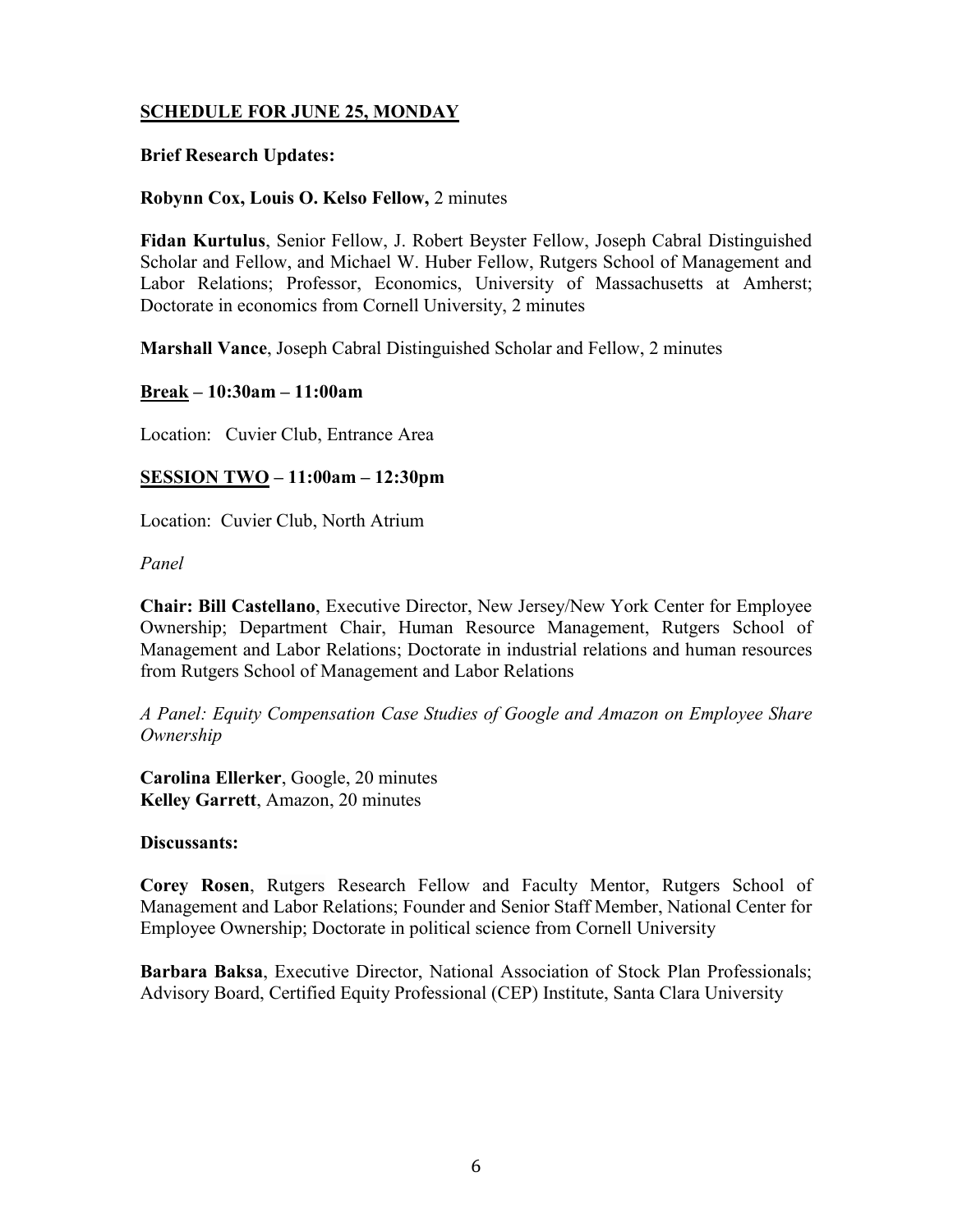# **CONCURRENT SESSION**

Location: Cuvier Club, Main Room

*Panel*

**Co-Chairs**: **Adrienne Eaton**, Dean and Professor, Labor Studies and Employment Relations, Rutgers School of Management and Labor Relations; Doctorate in industrial relations from the University of Wisconsin

**Carla Ilten**, George S. Pillsbury Fellow, Rutgers School of Management and Labor Relations; Ph.D. candidate in Sociology, University of Illinois at Chicago

*A Panel: New Forms of Worker-Owned Firms and Platform Cooperatives*

*The Case of Green Taxi*

<http://greentaxico-op.com/>

**Jason Wiener**, Attorney for Green Taxi, Jason Wiener PC; Colorado Cooperative Developer, 20 minutes

C*alifornia Harvesters: An Employee Trust Farm Labor Contractor*

**Melissa Hoover**, Executive Fellow, Rutgers School of Management and Labor Relations; Executive Director, Democracy at Work Institute, 10 minutes

**Jenny Ramirez**, Director of Human Resources; California Harvesters, 10 minutes <https://www.jmkfund.org/awardee/carmen-rojas/>

*Co-Rise, A Platform for Child-care Providers and a Proposed Private Equity Fund*

**Camille Kerr**, Executive Fellow, Rutgers School of Management and Labor Relations; Associate Director, The ICA Group, J.D. and Arthur Russell Morgan Fellow, University of Cincinnati College of Law, 20 minutes

#### **Discussants**:

**Wilma Liebman**, Visiting Distinguished Scholar, Rutgers School of Management and Labor Relations; Adjunct Professor, New York University Law School; Former Chair and Member, U.S. National Labor Relations Board; J.D., George Washington University Law School, 5 minutes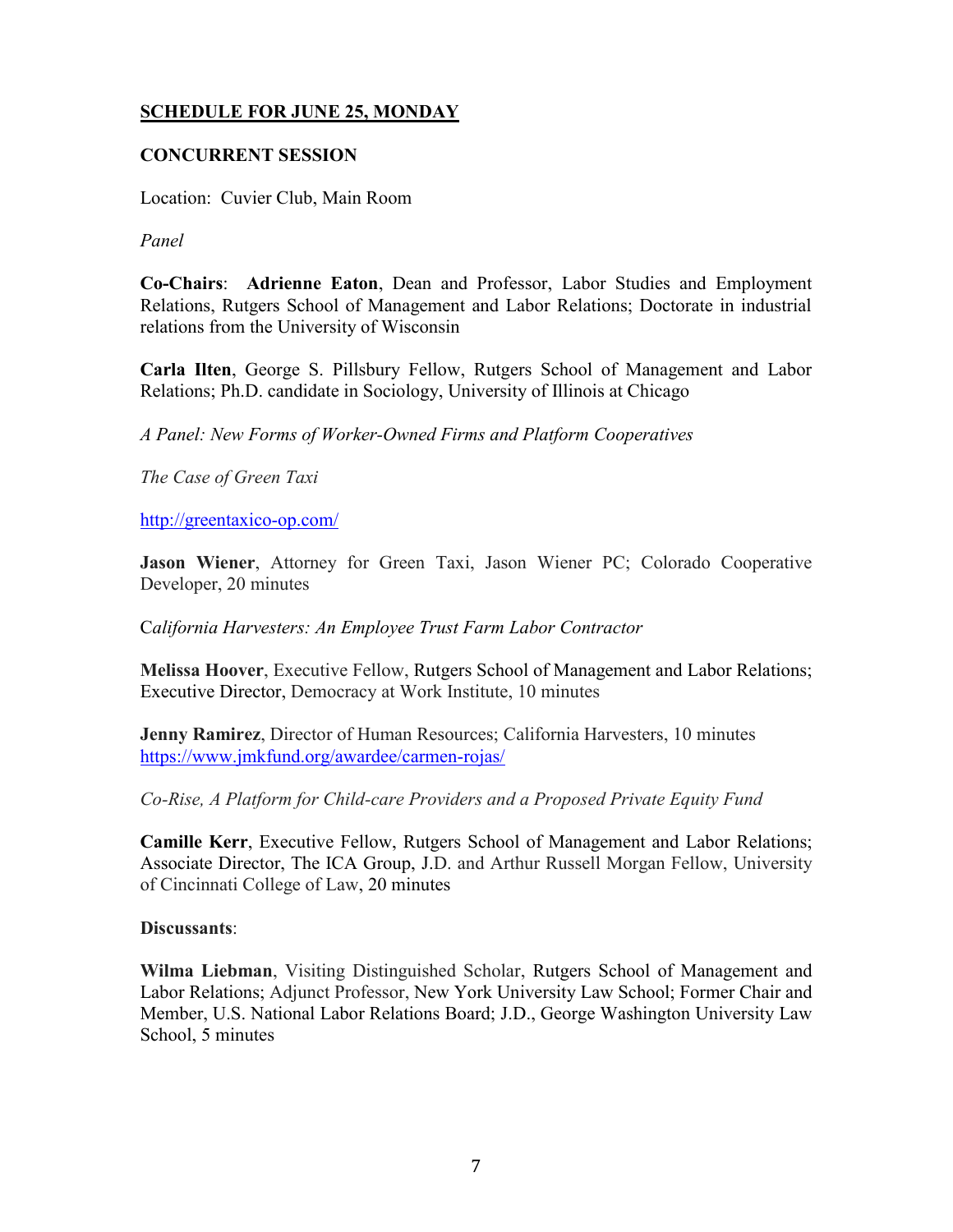**Nathan Schneider**, Louis Kelso Fellow, Rutgers School of Management and Labor Relations; Assistant Professor, University of Colorado at Boulder, Media Studies; M.A. in Religious Studies from the University of California at Santa Barbara, 5 minutes

**Nicole Leach**, George S. Pillsbury Fellow, Rutgers School of Management and Labor Relations; Assistant Professor, Counseling, Educational Psychology, and Foundations, Mississippi State University; Doctorate in Educational Psychology from Ohio State University, 5 minutes

**Dick May**, American Working Capital, 5 minutes

**Brief Research Updates:**

**Nathan Schneider**, Louis Kelso Fellow, 2 minutes

**Carla Ilten,** George S. Pillsbury Fellow, 2 minutes

**Alfredo Carlos**, Q. E. Shaw McKean Jr. Fellow, Rutgers School of Management and Labor Relations; Faculty, Political Science and Chicano Latino Studies, California State University at Long Beach; Executive Director, The Foundation for Economic Democracy; Doctorate in political science from the University of California at Irvine, 2 minutes

# **CONCURRENT SESSION**

Location: Cuvier Club, South Atrium

*Theory: Law and Economics*

**Chair: Lucas McGranahan**, Corey Rosen Fellow; Senior Research Specialist, University of Illinois at Chicago; Ph.D. in Philosophy, University of California at Santa Cruz

*Paper: Introduction to the Economic Theory That Gave Rise to the ESOP*

**Robert Ashford**, Faculty Mentor and Fellow, Rutgers School of Management and Labor Relations; Professor of law, Syracuse University School of Law; J.D. from the Harvard Law School, 30 minutes

# **Discussants:**

**Muhammad Azim**, Louis O. Kelso Fellow, Rutgers School of Management and Labor Relations; Ph.D. candidate in accounting, University of Toronto Rotman School of Management, 7 minutes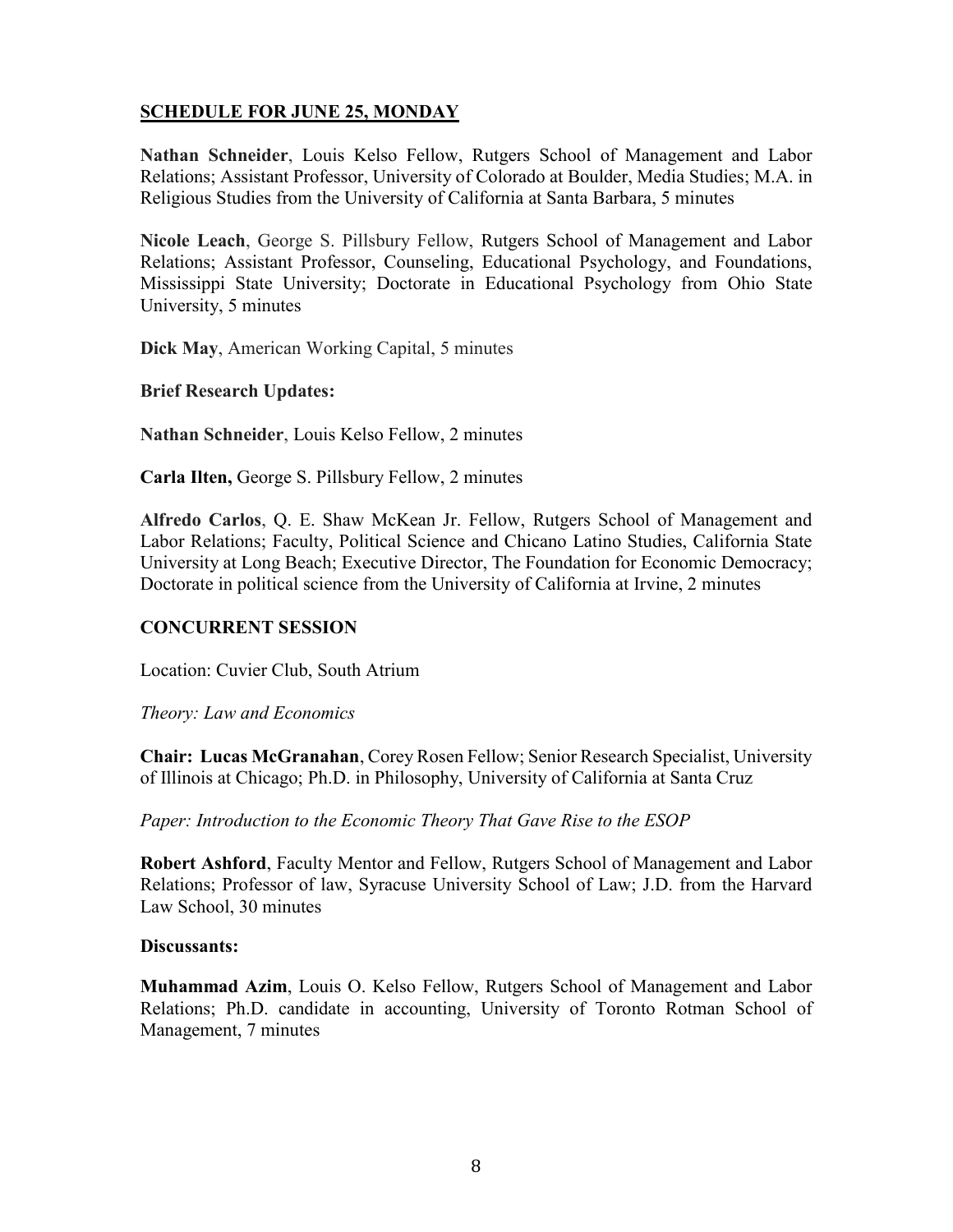**Erik Olsen**, Senior Fellow, Rob Edwards Fellow, Joseph Cabral Distinguished Scholar and Fellow, and Louis O. Kelso Fellow, Rutgers School of Management and Labor Relations; Associate Professor of economics, University of Missouri at Kansas City; Doctorate in economics from the University of Massachusetts at Amherst, 7 minutes

**Michael Paz**, Rob Edwards Fellow, Rutgers School of Management and Labor Relations; Assistant Professor, Accounting, Cornell University College of Business; Doctorate in accounting from Drexel University, 7 minutes

**Marshall Vance**, Joseph Cabral Distinguished Scholar and Fellow, Fidelity Investments Fellow, Blue Wolf Capital Fellow, Rutgers School of Management and Labor Relations; Visiting Assistant Professor, University of Michigan School of Business; Ph.D. in Accounting from University of Pennsylvania Wharton School, 7 minutes

**Roland Attenborough**, Roland M Attenborough Inc.; J.D., Hastings College of the Law; L.L.M. in Taxation, New York University Law School

# **Lunch - 12:30pm – 2:00pm**

Location: Cuvier Club, Main Room, North Atrium, and South Atrium

Note: Participants are invited to join a series of luncheon theme tables and closed meetings with specific agendas for informal discussion over lunch of various research opportunities and issues that will inform research in the future. A selection of boxed lunches will be available at the Entrance Area. The luncheon tables are reserved.

# **Luncheon Meetings**

*Roundtable on Legislative Ideas for ESOPs*, **Joe Cabral**, former CEO, Chatsworth Products; **Jared Kaplan**, Delaware Place Advisory Services; **Michael Keeling**, Employee Ownership Foundation; **Mark Lomele**, Employee Ownership Foundation; **Chris Michael**, City of Newark and Rutgers University; **Dick May**, American Working Capital; **John Menke**, Menke & Associates

Location: Cuvier Club, South Atrium

*Closed Meeting of the Economics and Finance Fellows*: **Muhammad Azim** (University of Toronto), **Ilona Babenko** (Arizona State University), **Alex Brill** (American Enterprise Institute), **Robynn Cox** (University of Southern California), **Doug Kruse** (Rutgers University), **Phil Mellizo (Coordinator of the Discussion)** (College at Wooster), **Erik Olsen** (University of Missouri at Kansas City), **Michael Paz** (Cornell University), **Suzanne Toney** (Savannah State University), **Marshall Vance** (University of Michigan).

Location: Cuvier Club, North Atrium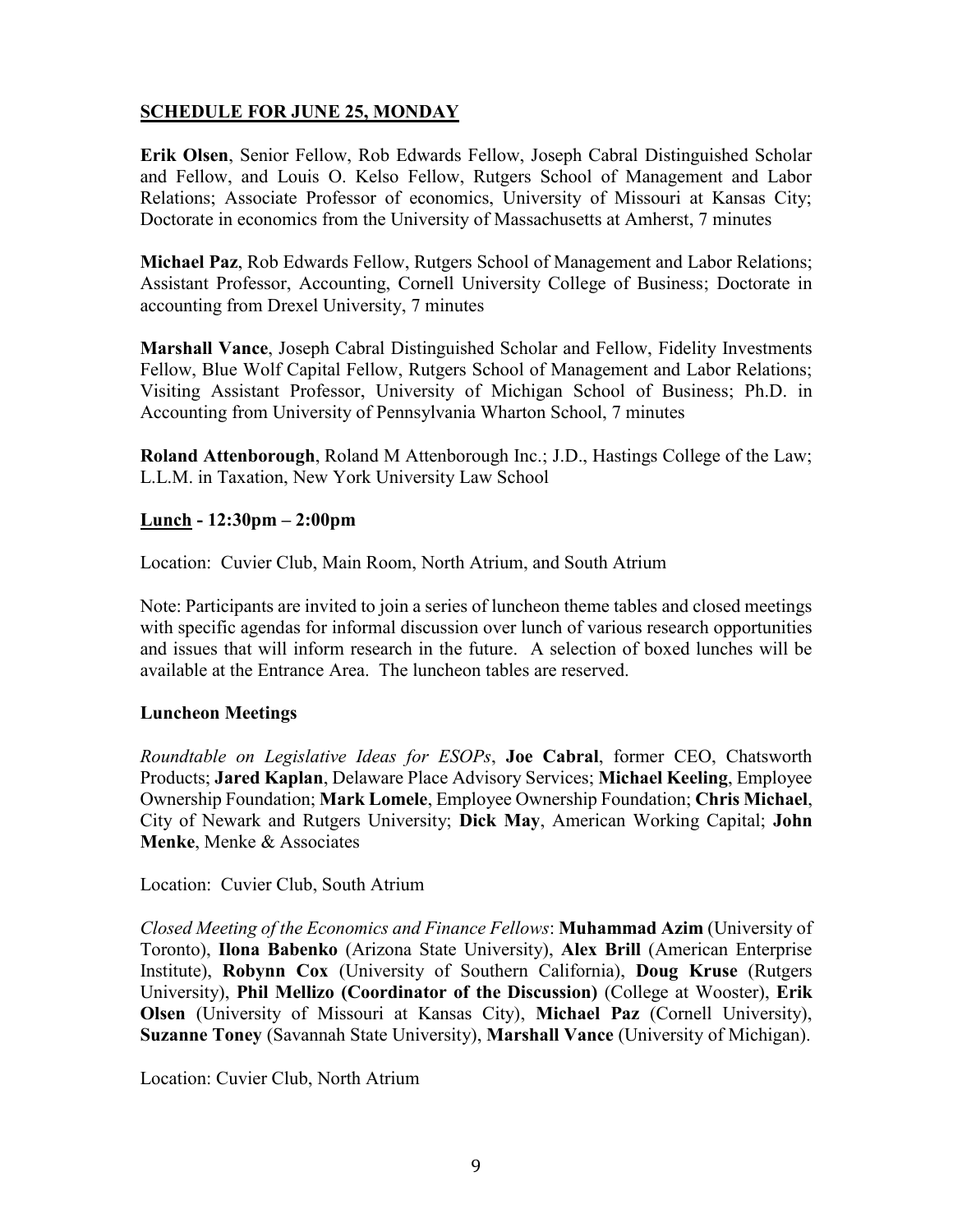*Closed Meeting of the Sociology Fellows*: **Janet Boguslaw** (Brandeis University); **David Calnitsky** (University of Manitoba), **Angelina Grigoryeva, (Coordinator of the Discussion)** (Harvard University and the University of Toronto), **Carla Ilten** (University of Illinois), **Sanjay Pinto** (Rutgers University), **Joyce Rothschild** (Virginia Tech), **Laura Hanson Schlachter** (University of Wisconsin).

Location: Cuvier Club, South Atrium

# **Luncheon Theme Tables**

Table #1

*Certified Employee-Owned, Certifying and Branding Employee-Owned Corporations*. **Thomas Dudley**, Louis O. Kelso Fellow, Rutgers School of Management and Labor Relations; Chief Executive Officer, Certified Employee Owned; M.S. in Statistics from Stanford University. See: <https://www.certifiedeo.com/>

Table #2

*The Evergreen Cooperatives of Cleveland*. **Jessica Rose**, Rutgers Research Fellow, Rutgers School of Management and Labor Relations; Chief Financial Officer and Director of Employee Ownership Programs, The Democracy Collaborative (Washington, D.C. think tank); M.B.A. Fellow and Forte Foundation Fellow, University of Notre Dame; M.B.A. from The University of Notre Dame. See: <http://www.evgoh.com/> <https://democracycollaborative.org/>

Table #3

*Self-Managing Organizations: Exploring the Limits of Less-hierarchical Organizing*, **Mike Lee**, Bill and Connie Nobles Fellow, Rutgers School of Management and Labor Relations; Ph.D. candidate in management, Harvard Business School. See a copy of the paper in Dropbox.

Table #4

*The National ESOP Employee Survey Project*, **Dan Weltmann**, Kevin Ruble Fellow in Conscious Capitalism and Louis O. Kelso Fellow, Rutgers School of Management and Labor Relations; Assistant Professor, School of Business, Western Connecticut State University; Doctorate in industrial relations and human resources, from the Rutgers School of Management and Labor Relations. Note: The National ESOP Survey is one of the two new research initiatives this year. A draft copy of the survey is available in the Dropbox.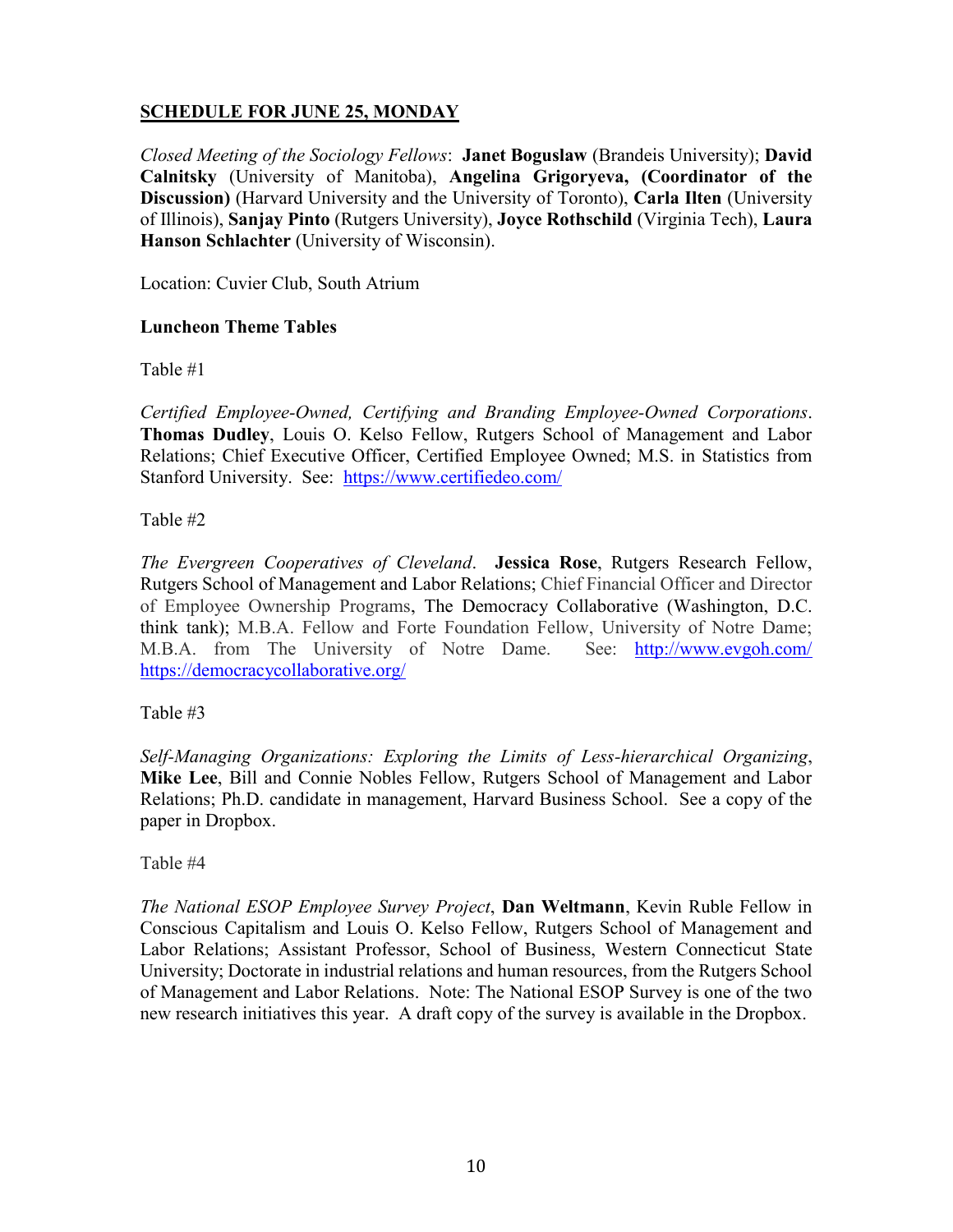# Table #5

*Long Beach Community Worklife and Cooperative Knowledge Survey*. **Alfredo Carlos**, Q. E. Shaw McKean Jr. Fellow, Rutgers School of Management and Labor Relations; Faculty, Political Science and Chicano Latino Studies, California State University at Long Beach; Executive Director, The Foundation for Economic Democracy; Doctorate in political science from the University of California at Irvine. Note: This is about programs and workshops teaching people in Long Beach about shared ownership in workplaces (cooperatives) as well as community land trusts to build consumer bases in order to develop coops in the future.

Table #6

*Introduction to Louis Kelso's Economic Theory That Gave Rise to ESOPs*. **Robert Ashford**, Faculty Mentor and Fellow, Rutgers School of Management and Labor Relations; Professor of Law, Syracuse University School of Law; J.D. from Harvard Law School

Table #7

*Feedback Session: Input on the School for Democratic Management and the Local Economic Development Work of the Democracy at Work Institute*. **Melissa Hoover**, Executive Fellow, Rutgers School of Management and Labor Relations; Executive Director, Democracy at Work Institute

Table #8

*Broad-based Ownership for the Tech Economy—Can Leveraged Buyouts Work in Silicon Valley?* **Nathan Schneider**, Louis Kelso Fellow, Rutgers School of Management and Labor Relations; Assistant Professor, University of Colorado at Boulder, Media Studies; M.A. in Religious Studies from the University of California at Santa Barbara

# Table #9

*Spatialities of Worker Ownership in the Nineteenth Century and Cooperation as a*  Pedagogical Practice: Historical Study of the Work of Senator Leland Stanford of *California.* **Richard Simpson**, Louis O. Kelso Fellow, Rutgers School of Management and Labor Relations; Assistant Professor, Humanities, University of Alaska Southeast; Doctorate in modern thought and literature from Stanford University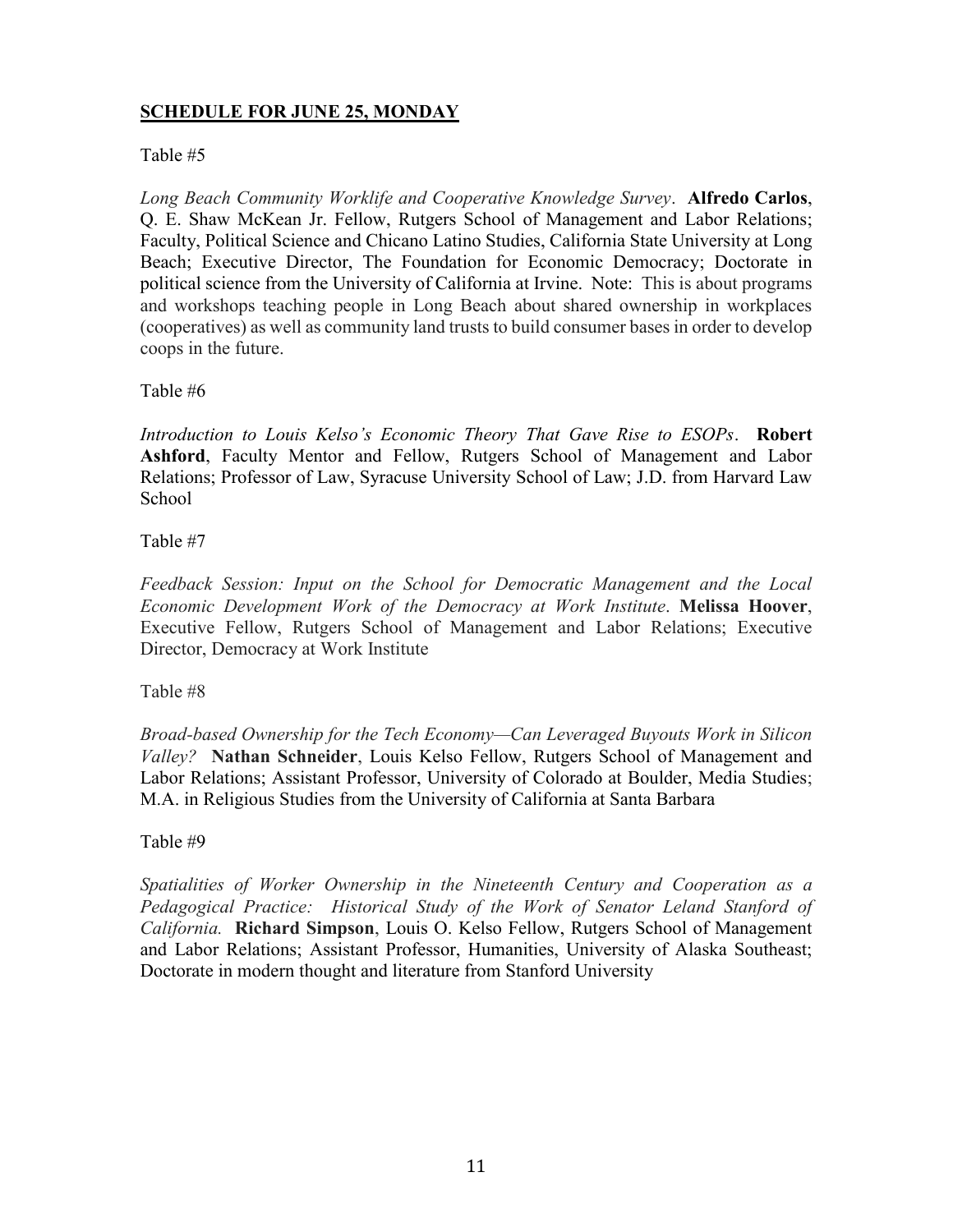# **SESSION THREE – 2:00pm – 3:00pm**

Location: Cuvier Club, Main Room

# *Keynote and Body of Work Presentation*

**Chair**: **Adrienne Eaton**, Dean and Professor, Labor Studies and Employment Relations, Rutgers School of Management and Labor Relations; Doctorate in industrial relations from the University of Wisconsin

# *Thirty-Six Years of Research on Employee Ownership and Modest Income Employees*

**Corey Rosen**, Rutgers Research Fellow and Faculty Mentor, Rutgers School of Management and Labor Relations; Founder and Senior Staff Member, National Center for Employee Ownership; Doctorate in political science from Cornell University, 30 minutes

# **Discussants**:

**Erik Olsen**, Senior Fellow, Rob Edwards Fellow, Joseph Cabral Distinguished Scholar and Fellow, and Louis O. Kelso Fellow, Rutgers School of Management and Labor Relations; Associate Professor of economics, University of Missouri at Kansas City; Doctorate in economics from the University of Massachusetts at Amherst, 7 minutes

**Camille Kerr**, Executive Fellow, Rutgers School of Management and Labor Relations; Associate Director, The ICA Group, J.D. and Arthur Russell Morgan Fellow, University of Cincinnati College of Law, 7 minutes

# **Brief Comments:**

**Barbara Baksa**, Executive Director, National Association of Stock Plan Professionals, 1 minute

**Daphne Berry**, W. K. Kellogg Foundation Fellow and J. Robert Beyster Fellow, Rutgers School of Management and Labor Relations; Assistant Professor, Barney School of Business, Department of Management, University of Hartford; Doctorate in management from the University of Massachusetts at Amherst, 1 minute

**Mary Ann Beyster**, President, Beyster Foundation for Enterprise Development, 1 minute

**Michael Keeling**, President, The Employee Ownership Foundation, 1 minute

**Loren Rodgers**, Executive Director, National Center for Employee Ownership, 1 minute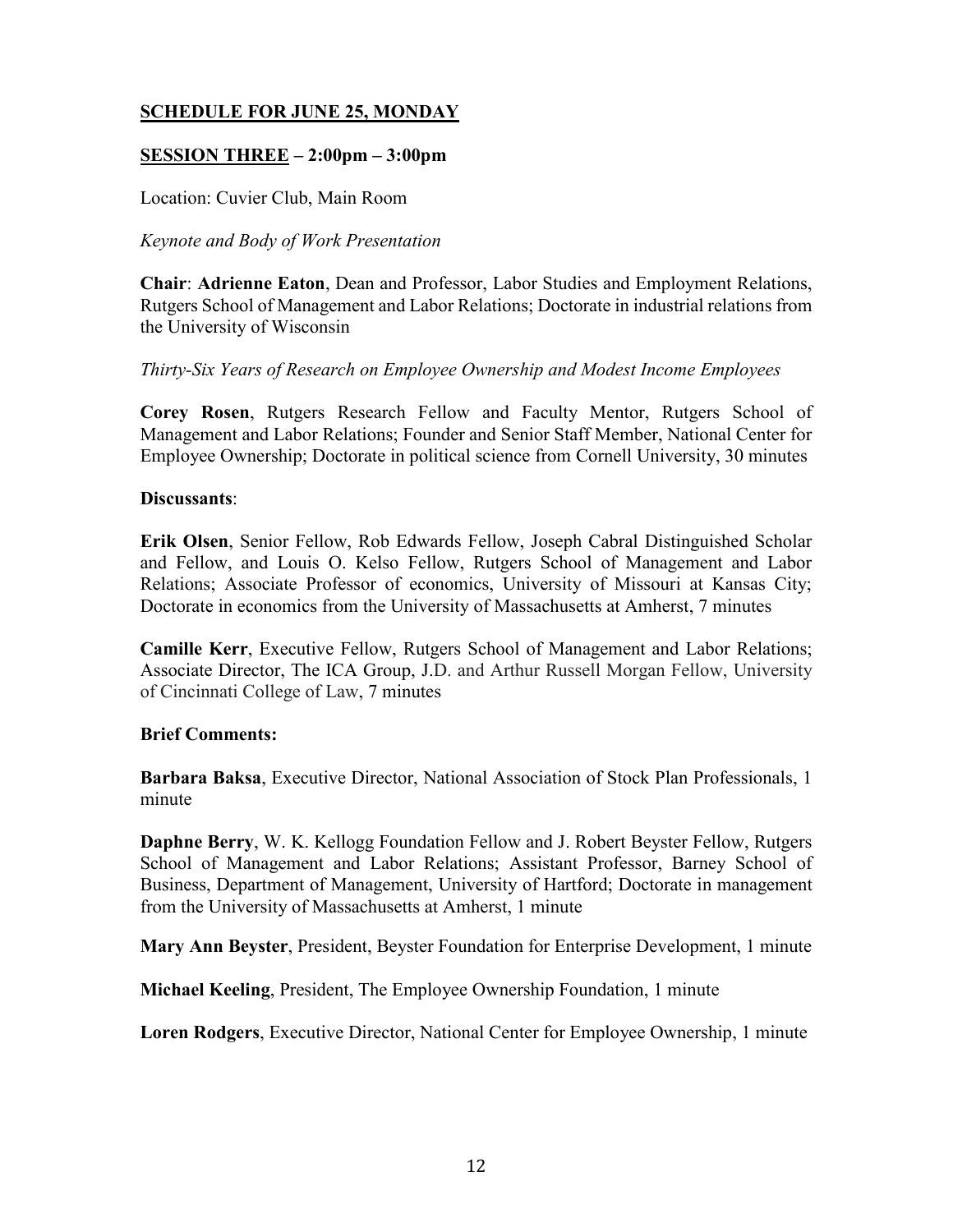# **Break – 3:00pm – 3:30pm**

# **SESSION FOUR – 3:30pm – 5:00pm**

Location: Cuvier Club, North Atrium

*Empirical Research on Employee Share Ownership*

**Chair: Ilona Babenko,** J. Robert Beyster Fellow, Rutgers School of Management and Labor Relations; Associate Professor, Finance, Arizona State University; Doctorate in finance from the University of California at Berkeley

*Employee Ownership in the Toolbox of Economics* 

**Nicolas Aubert**, Professor, Aix-Marseille University, 30 minutes

#### **Discussants:**

**Muhammad Azim**, Louis O. Kelso Fellow, Rutgers School of Management and Labor Relations; Ph.D. candidate in accounting, University of Toronto Rotman School of Management, 5 minutes

**Alex Brill**, Louis O. Kelso Fellow, Rutgers School of Management and Labor Relations; Resident Fellow, American Enterprise Institute, 5 minutes

**Douglas Kruse**, J. Robert Beyster Faculty Fellow and Distinguished Professor and Associate Director, Institute for the Study of Employee Ownership and Profit Sharing, Rutgers School of Management and Labor Relations; Research Associate, National Bureau for Economic Research; former Senior Economist, Office of the President, Council of Economic Advisors, The White House; Doctorate in economics from Harvard University, 5 minutes

**Andrzej Baranski Madrigal**, Corey Rosen Fellow, Rutgers School of Management and Labor Relations, Assistant Professor, Maastricht University-The Netherlands; Doctorate in economics from Ohio State University, 5 minutes

**Philip Mellizo**, Joseph Cabral Distinguished Scholar and Fellow and Louis O. Kelso Fellow, Rutgers School of Management and Labor Relations; Assistant Professor, College of Wooster, Department of Economics; Doctorate in economics from the University of Massachusetts at Amherst, 5 minutes

**Erik Olsen**, Senior Fellow, Rob Edwards Fellow, Joseph Cabral Distinguished Scholar and Fellow, and Louis O. Kelso Fellow, Rutgers School of Management and Labor Relations; Associate Professor of economics, University of Missouri at Kansas City; Doctorate in economics from the University of Massachusetts at Amherst, 7 minutes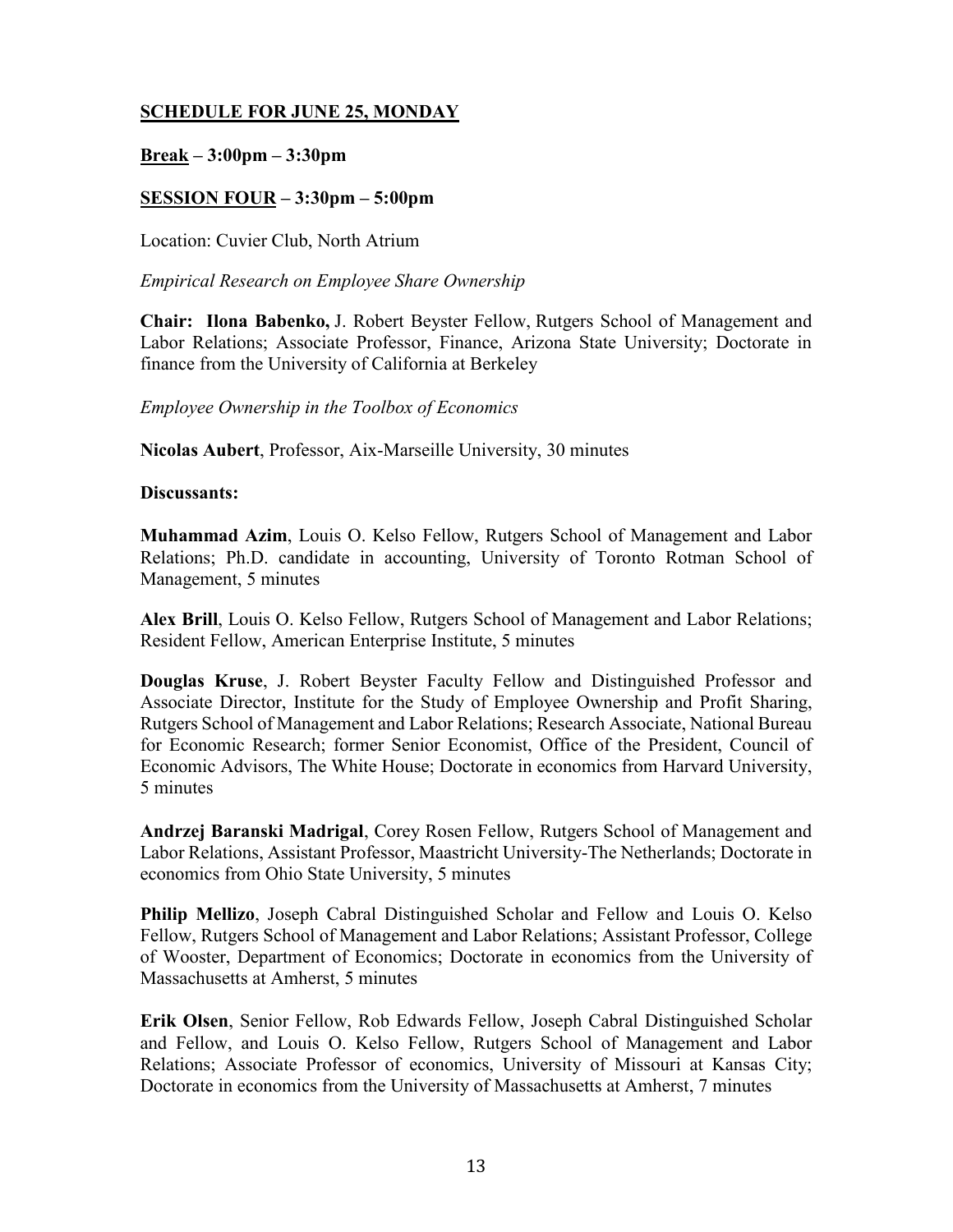**Michael Paz**, Rob Edwards Fellow, Rutgers School of Management and Labor Relations; Assistant Professor, Accounting, Cornell University College of Business; Doctorate in accounting from Drexel University, 5 minutes

**Marshall Vance**, Joseph Cabral Distinguished Scholar and Fellow, Fidelity Investments Fellow, and Blue Wolf Capital Fellow, Rutgers School of Management and Labor Relations; Visiting Assistant Professor, University of Michigan School of Business; Ph.D. in Accounting from University of Pennsylvania Wharton School, 5 minutes

# **Brief Research Update:**

**Philip Mellizo**, Joseph Cabral Distinguished Scholar and Fellow and Louis O. Kelso Fellow, 2 minutes

# **CONCURRENT SESSION**

Location: Cuvier Club, South Atrium

*Policy Analysis* 

**Chair**: **Peter Thompson**, Robert W. Edwards Fellowship for Advanced Study of Employee Stock Ownership and Louis O. Kelso Fellow, Rutgers School of Management and Labor Relations; Clinical Associate Professor, College of Business Administration, University of Illinois at Chicago; Doctorate in business administration, University of Illinois at Chicago

*A Panel: What Policies Would Expand Employee Ownership in Private Equity? Evaluating This Policy Idea*

Speaker: **Keith Butcher**, Mosaic Capital, 30 minutes <http://www.mosaic-cp.com/>

# **Discussants:**

**Joe Cabral**, former CEO, Chatsworth Products, 5 minutes

**Jared Kaplan**, Delaware Place Advisory Services, 5 minutes

**Michael Keeling**, Employee Ownership Foundation, 5 minutes

**Mark Lomele**, Employee Ownership Foundation, 5 minutes

**Dick May**, American Working Capital, 5 minutes

**John Menke**, Menke & Associates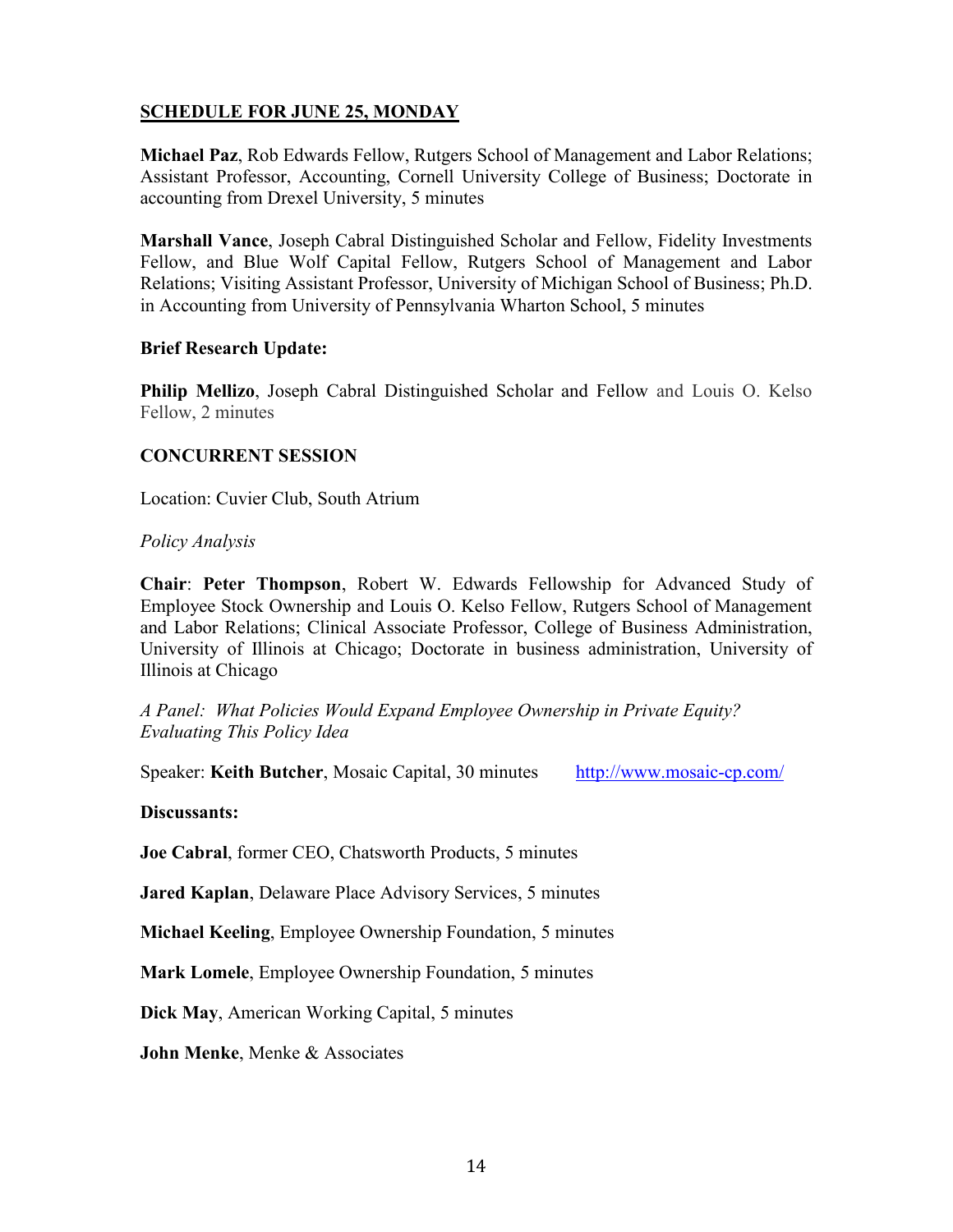# **CONCURRENT SESSION**

Location: Cuvier Club, Main Room

*Panel*

**Chair: Mitchell Miller**, The Beyster Institute, University of California at San Diego

*A Panel: How Do ESOPs and Worker Cooperatives Actually Work? The Context for Research* 

*Employee Stock Ownership Plans (ESOP)*

**Martin Staubus**, Executive Director, Beyster Institute and MBA Program Instructor, University of California at San Diego Rady School of Management; Former policy analyst and staff attorney, U.S. Department of Labor; J.D., Golden State University, 20 minutes

*Worker Cooperatives*

**Melissa Hoover**, Executive Fellow, Rutgers School of Management and Labor Relations; Executive Director, Democracy at Work Institute, 10 minutes

**Camille Kerr**, Executive Fellow, Rutgers School of Management and Labor Relations; Associate Director, The ICA Group, J.D. and Arthur Russell Morgan Fellow, University of Cincinnati College of Law, 10 minutes

# **CONCURRENT SESSION**

*Policy Analysis*

Location: Inn by the Sea, Conference Room

**Chair: Loren Rodgers**, Executive Director, National Center for Employee Ownership <https://www.nceo.org/>

*The Role of State Centers of Employee Ownership in Education and Research*

*California Center for Employee Ownership at the UCSD Rady School of Management*

<http://ownershipcalifornia.org/>

**Anthony Mathews**, Secretary, California Center for Employee Ownership, Beyster Institute, University of California at San Diego Rady School of Management; Senior Consultant and MBA Program Instructor and Former Executive Director, Beyster Institute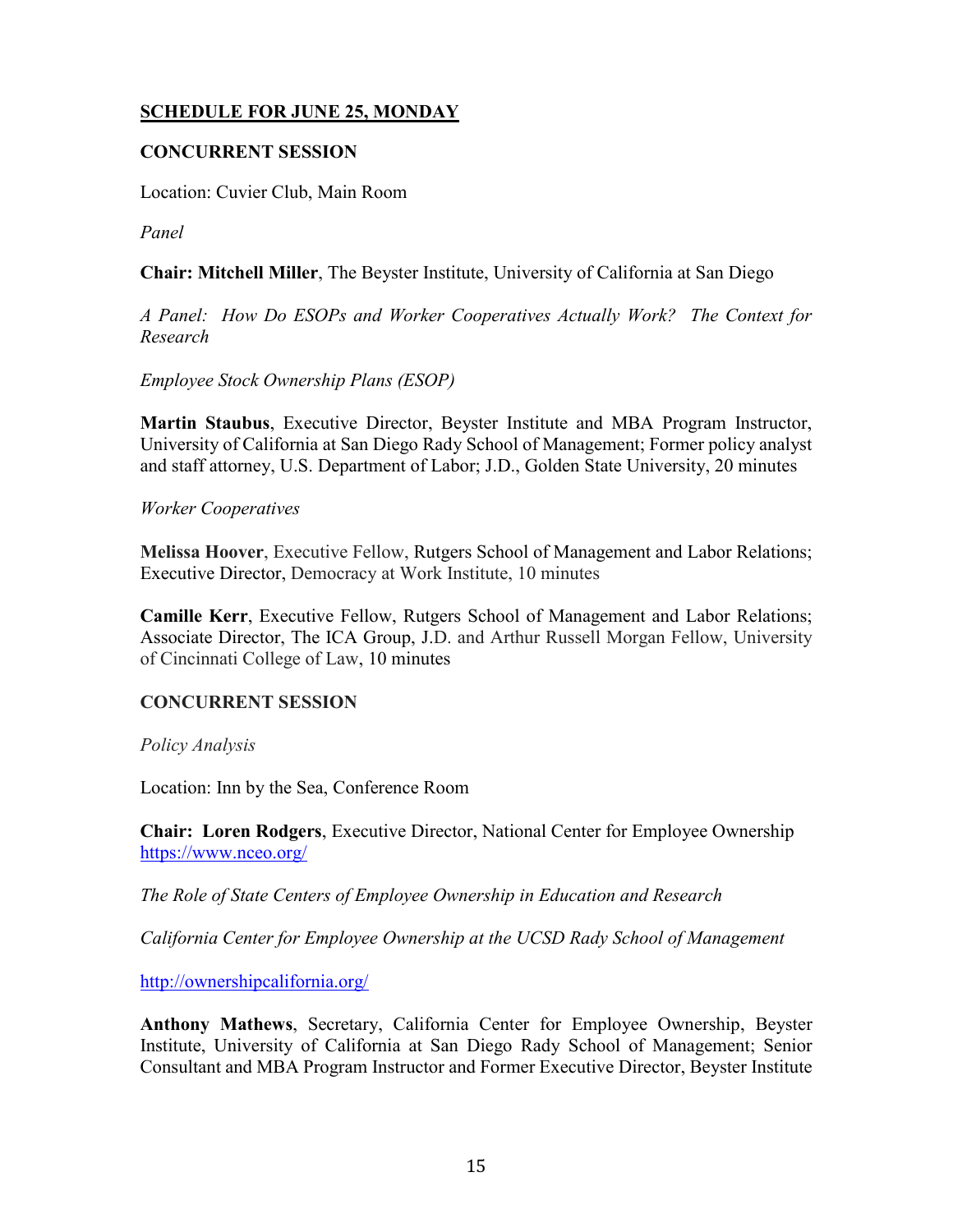*Democracy at Work Institute Legacy Business Initiative Program*

<https://institute.coop/> <https://institute.coop/workers-owners-conversions>

**Todd Leverette**, Assistant Program Manager, Legacy Business Initiative Program, Democracy at Work; Detroit; J.D. from the Columbia University Law School; M.B.A. from the Columbia University Business School

*Indiana Center for Employee Ownership*

**Rick Van Doel**, President, CEO, and Founder, Indiana Center for Employee Ownership; Louis O. Kelso Fellow, Rutgers School of Management and Labor Relations; President and CEO of Performance Validation; Doctorate in organizational leadership from Indiana Wesleyan University

*Massachusetts Center for Employee Ownership*

**Adam Vartikar**, Incoming Director, Massachusetts Employee Ownership Center

*New Jersey/New York Center for Employee Ownership at Rutgers University*

<https://smlr.rutgers.edu/content/njny-center-employee-ownership>

**Bill Castellano**, Executive Director, New Jersey/New York Center for Employee Ownership; Department Chair, Human Resource Management, Rutgers School of Management and Labor Relations; Doctorate in industrial relations and human resources from Rutgers School of Management and Labor Relations

**Jim Terez**, Associate Director, New Jersey/New York Center for Employee Ownership; Teaching Instructor, Human Resource Management, Rutgers School of Management and Labor Relations; M.B.A. from New York University and MA from Rutgers University

*Newark Community Economic Development Corporation, Employee Ownership Initiative*

[http://www.newarkcedc.org/employee\\_ownership](http://www.newarkcedc.org/employee_ownership)

**Chris Michael**, Louis O. Fellow, Q.A. Shaw McKean Jr. Fellow Lecturer, Labor Studies and Employment Relations, Rutgers School of Management and Labor Relations; Advisor, New Jersey/New York Center for Employee Ownership; Former General Counsel, The ICA Group; Founder, New York City and New York State Worker Cooperative Business Association; Attorney in New York and New Jersey; J.D., City University of New York; Doctoral candidate in political Science, City University of New York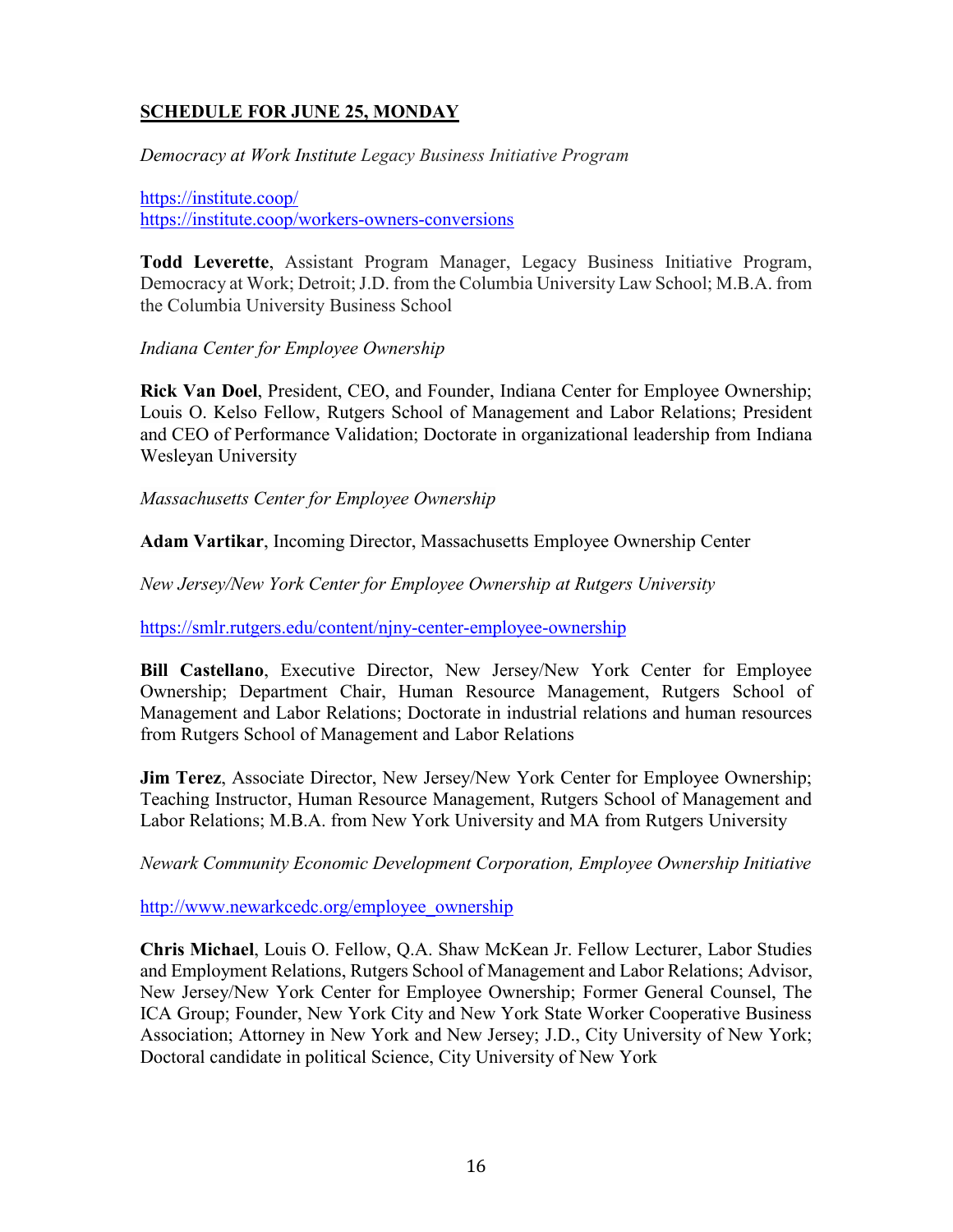*Ohio Employee Ownership Center*

<http://www.oeockent.org/>

**Roy Messing**, Interim Director; M.B.A. from the University of Dayton (Ohio) (by teleconference) **Chris Cooper**, OEOC Program Coordinator

*Pennsylvania Center for Employee Ownership*

<http://www.ownershippennsylvania.org/>

**Kevin McPhillips**, Director, Pennsylvania Center for Employee Ownership (by teleconference)

*Rocky Mountain Employee Ownership Center*

<http://www.rmeoc.org/>

**Halisi Vinson**, Executive Director, Rocky Mountain Employee Ownership Center; M.B.A. from Babson College F.W. Olin School of Business

*Vermont Employee Ownership Center*

<http://www.veoc.org/>

**Don Jamison**, Executive Director (by teleconference) **Matt Cropp**, Associate Director (by teleconference)

# **CONCURRENT SESSIONS**

*Mentoring Meetings*

Please meet with new fellows who have requested mentoring on their research-projects that are now underway. Faculty Mentors are requested to divide themselves among the sessions. Mentors will gather around separate tables with one research scholar.

Location: Patio Assigned Tables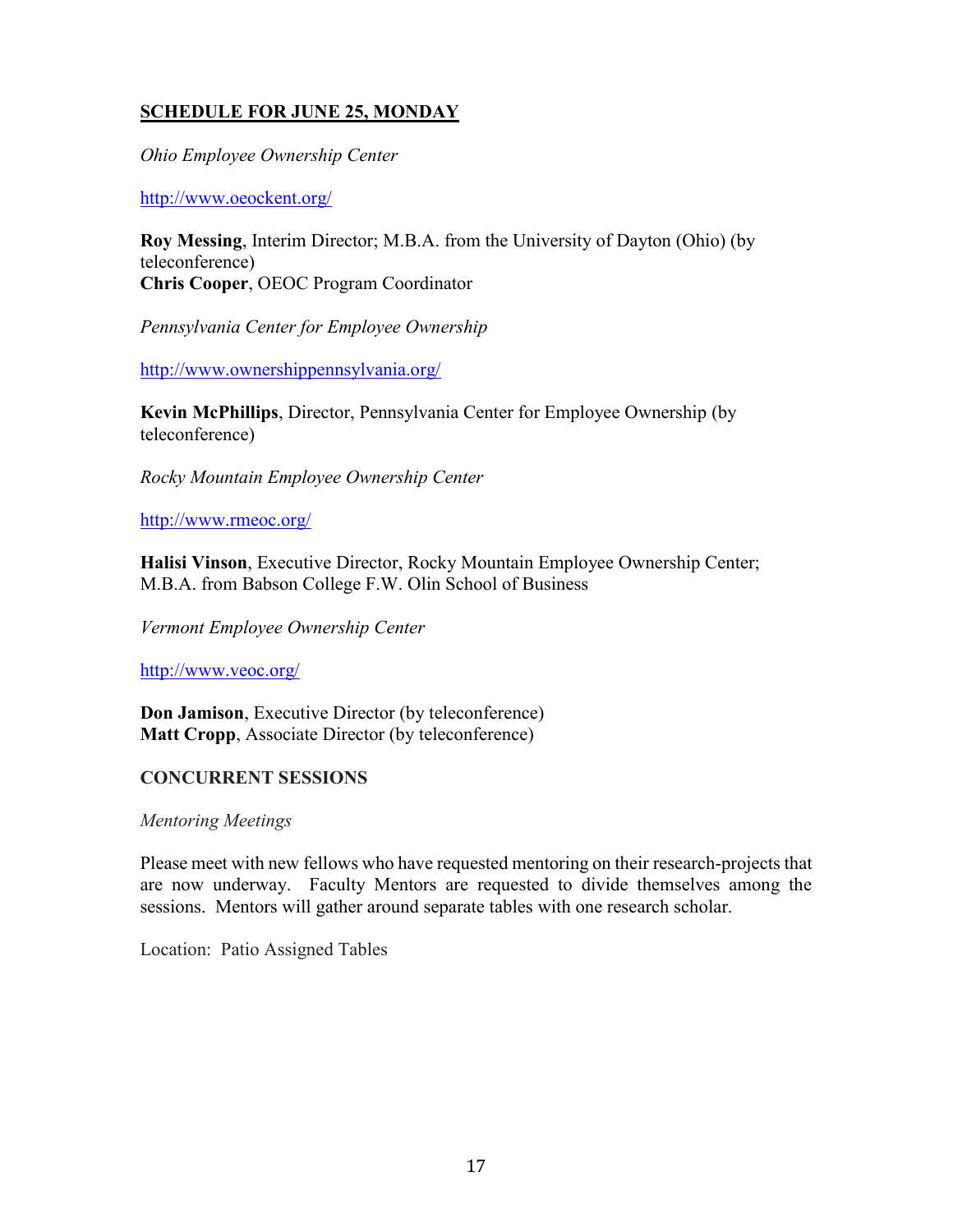*Mentoring Session: What Do You Mean When You Pay for Performance? Effects of Payfor-Performance on Employees' Collective Job Attitudes and Organizational Performance*

**Saehee Kang**, Corey Rosen Fellow; Ph.D. candidate in Industrial Relations and Human Resources, Rutgers School of Management and Labor Relations

*Mentoring Session: Why Do Firms Adopt ESOPS? An Industry Perspective*

**Phela Townsend**, Ph.D. candidate in Industrial Relations and Human Resources, Rutgers School of Management and Labor Relations

# *Qualitative Case Studies of Employee-Owned Firms*

**Lucas McGranahan**, Corey Rosen Fellow; Senior Research Specialist, University of Illinois at Chicago; Ph.D. in Philosophy, University of California at Santa Cruz

**Break – 5:00pm – 6:00pm**

**Dinner – 6:00pm**

Location: Piazza 1909, 7731 Fay Avenue, La Jolla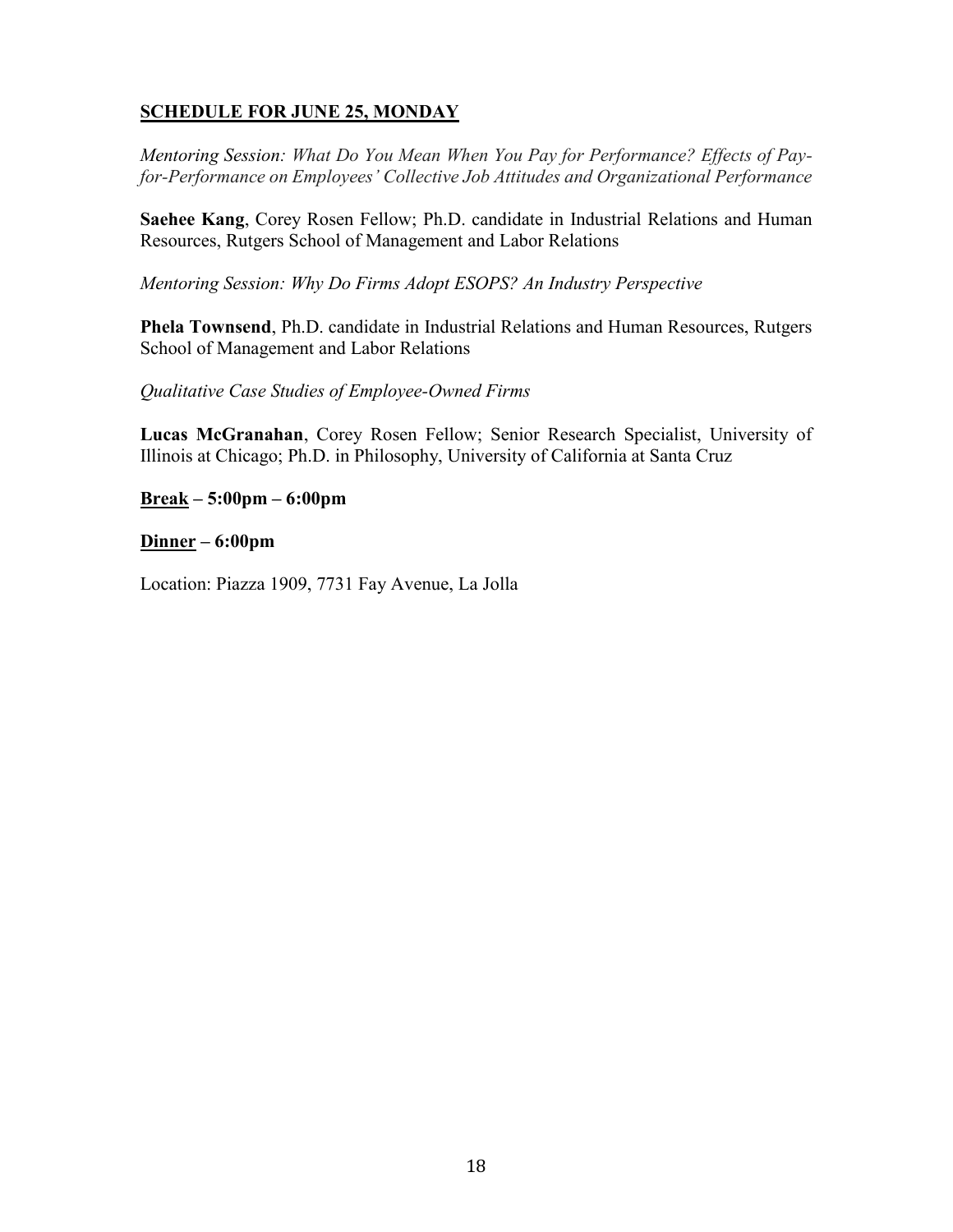# **SESSION FIVE – 9:00am – 10:30am**

Location: Main Room

# *Empirical Research on Employee Share Ownership*

Co-Chairs: **Glenda Gracia-Rivera**, W. K. Kellogg Foundation Fellow and Research Coordinator, Rutgers School of Management and Labor Relations Rutgers-Kellogg Research Project; Associate Director, Center for Women and Work (CWW), Rutgers School of Management and Labor Relations; MA from Seton Hall University in public administration

**Lisa Schur**, W.K. Kellogg Foundation Fellow, Rutgers School of Management and Labor Relations; Professor and Chair, Labor Studies and Employment Relations, Rutgers School of Management and Labor Relations; J. D., Northeastern University School of Law; Doctorate in political science from the University of California at Berkeley

*Does Shared Capital (or ESOPs) Workplaces Benefit Vulnerable Children in Low Income Families? Preliminary Findings from the Two-Year Rutgers University-W.K. Kellogg Foundation Project*

**Janet Boguslaw, W. K. Kellogg Foundation Fellow, Rutgers School of Management and** Labor Relations; Lecturer, Senior Scientist, and Associate Director, Institute on Assets and Social Policy, Brandeis University, Heller School for Social Policy and Management; Doctorate in sociology from Boston College, 45 minutes

# **Discussants:**

**Daphne Berry**, W. K. Kellogg Foundation Fellow and J. Robert Beyster Fellow, Rutgers School of Management and Labor Relations; Assistant Professor, University of Hartford, Barney School of Business, Department of Management; Doctorate in management from the University of Massachusetts at Amherst, 7 minutes

**Tanya Smith Brice**, Dean, School of Health and Human Services, Benedict College; (starting July 16, 2018) Dean, College of Professional Studies, Bowie State University; Doctorate in social work from the University of North Carolina at Chapel Hill, 7 minutes

**Mark Kaswan**, W. K. Kellogg Fellow, J. Robert Beyster Fellow, and Michael W. Huber Fellow, Rutgers School of Management and Labor Relations; Assistant Professor, Political Science, University of Texas Rio Grande Valley; Doctorate in political science from UCLA, 7 minutes

# **Break – 10:30am – 11:00am**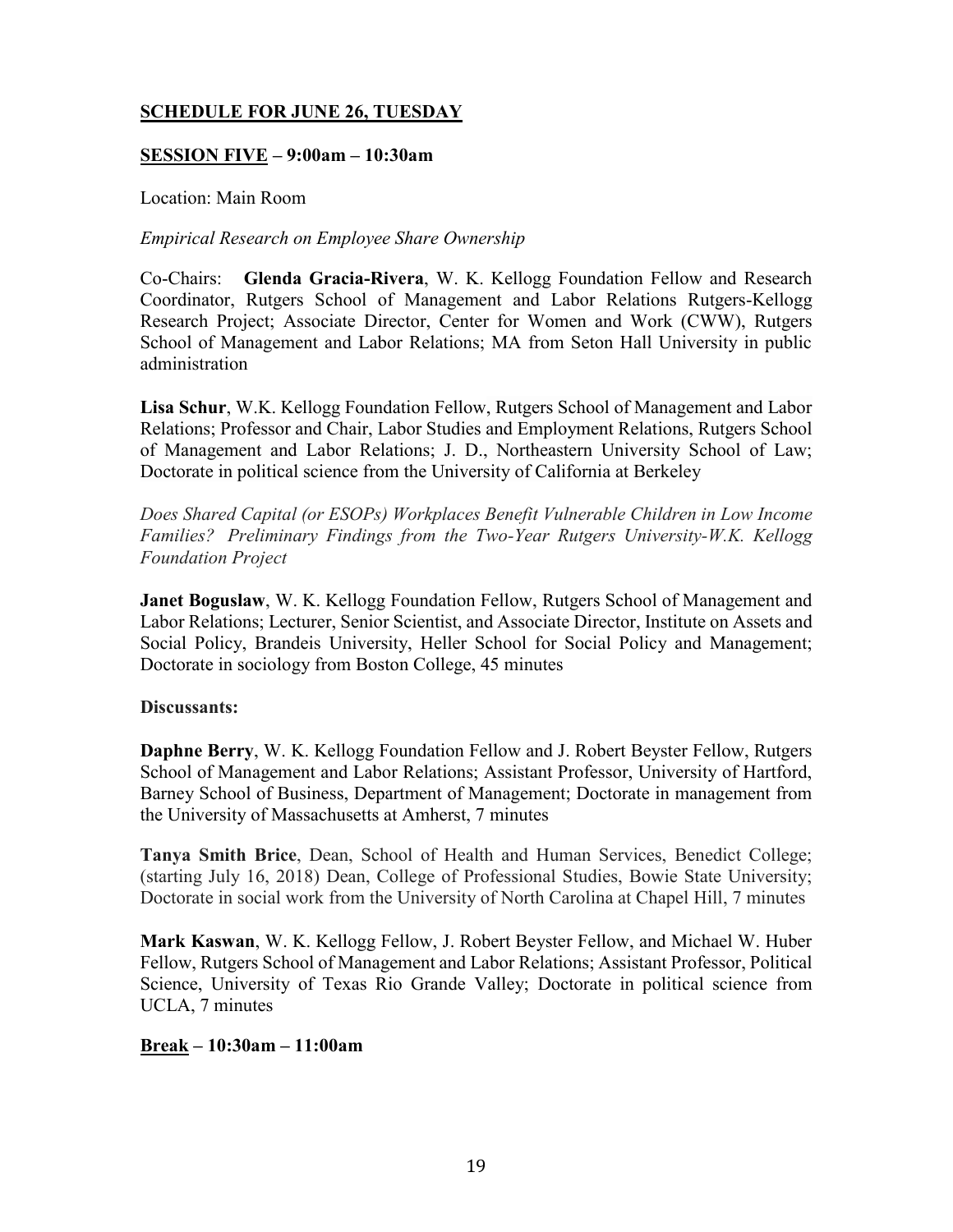# **SESSION SIX – 11:00am – 12:00pm**

#### *Keynote*

**Chair: Jim Terez**, Associate Director, New Jersey/New York Center for Employee Ownership; Teaching Instructor in Compensation and Human Resource Management, Rutgers School of Management and Labor Relations; M.B.A. from New York University; M.A. from Rutgers University

*Informal Update and Discussion on Congressional Employee Share Ownership Legislation*

Speaker: **Jon Cardinal**, Director of Economic Development, Office of Senator Kirsten Gillibrand (D-New York)

#### **Discussants:**

Open questions and discussion

# **Lunch - 12:00pm – 2:00pm**

Location: Cuvier Club, Main Room, North Atrium, and South Atrium

Note: Participants are invited to join a series of luncheon theme tables and closed meetings with specific agendas for informal discussion over lunch of various research opportunities and issues that will inform research in the future. A selection of boxed lunches will be available at the Entrance Area. The luncheon tables are reserved.

# **Luncheon Meetings**

*Feedback Session: Input on the School for Democratic Management and the Local Economic Development Work of the Democracy at Work Institute*. **Melissa Hoover**, Executive Fellow, Rutgers School of Management and Labor Relations; Executive Director, Democracy at Work Institute

Location: Cuvier Club, North Atrium

# **Luncheon Theme Tables**

Table #1

*Worker Cooperative Accounting.* **Mike Leung**, Rutgers Research Fellow, Rutgers School of Management and Labor Relations; Doctorate in physics from Princeton University. See related material in Dropbox.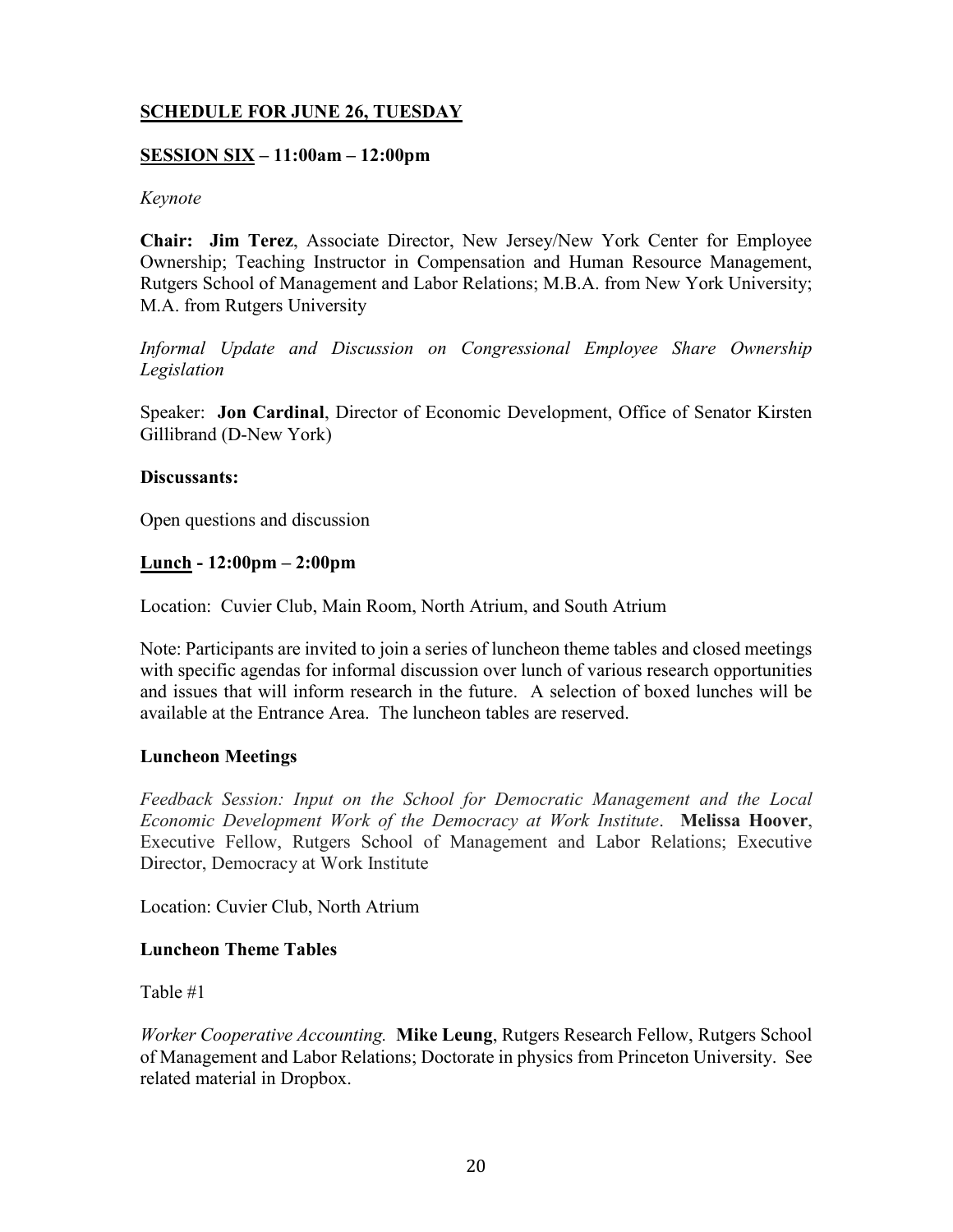# Table #2

*Life After Work: The Impact of Basic Income on Non-Employment Activities*. **David Calnitsky,** Louis O. Kelso Fellow, Rutgers School of Management and Labor Relations; Social Sciences and Humanities Research Council (SSHRC) Postdoctoral Fellow, University of Manitoba, Sociology and Community Health Sciences; Doctorate in sociology from the University of Wisconsin at Madison. See a copy of the paper in Dropbox.

# Table #3

*Analyzing the Data from the New National Worker Cooperative Employee Survey*. **Laura Hanson Schlachter**, Rutgers Research Fellow, Rutgers School of Management and Labor Relations; Survey Director of the Worker Coop Census, Democracy at Work Institute; Ph.D. candidate, University of Wisconsin at Madison, Department of Sociology. See related material in Dropbox.

Table #4

*The Synergies Between Employee Share Ownership and B Corporations*. **Ian MacFarlane**, President and CEO, EA Engineering, Science, and Technology, Inc.; Commissioner on the Maryland Higher Education Commission; Trustee of the Greenleaf Center for Servant Leadership; M.S.E. in Management of Technology, University of Pennsylvania, the School of Engineering & Applied Science and the Wharton School. Note: EA is an ESOP and legal benefit corporation

Table #5

*The Role of Capital in Scaling Employee Ownership*. **Jessica Rose**, Rutgers Research Fellow, Rutgers School of Management and Labor Relations; Chief Financial Officer and Director of Employee Ownership Programs, The Democracy Collaborative (Washington, D.C. think tank); M.B.A. Fellow and Forte Foundation Fellow, University of Notre Dame; M.B.A. from The University of Notre Dame. See: <https://democracycollaborative.org/>

# Table #6

*Developing a Research Agenda and a November 2018 Conference on Unions and Employee Ownership*. **Sanjay Pinto**, W.K. Kellogg Foundation Fellow and Louis O. Kelso Fellow and Post-Doctoral Associate, Labor Studies and Employment Relations, Rutgers School of Management and Labor Relations; Doctorate in sociology from Harvard University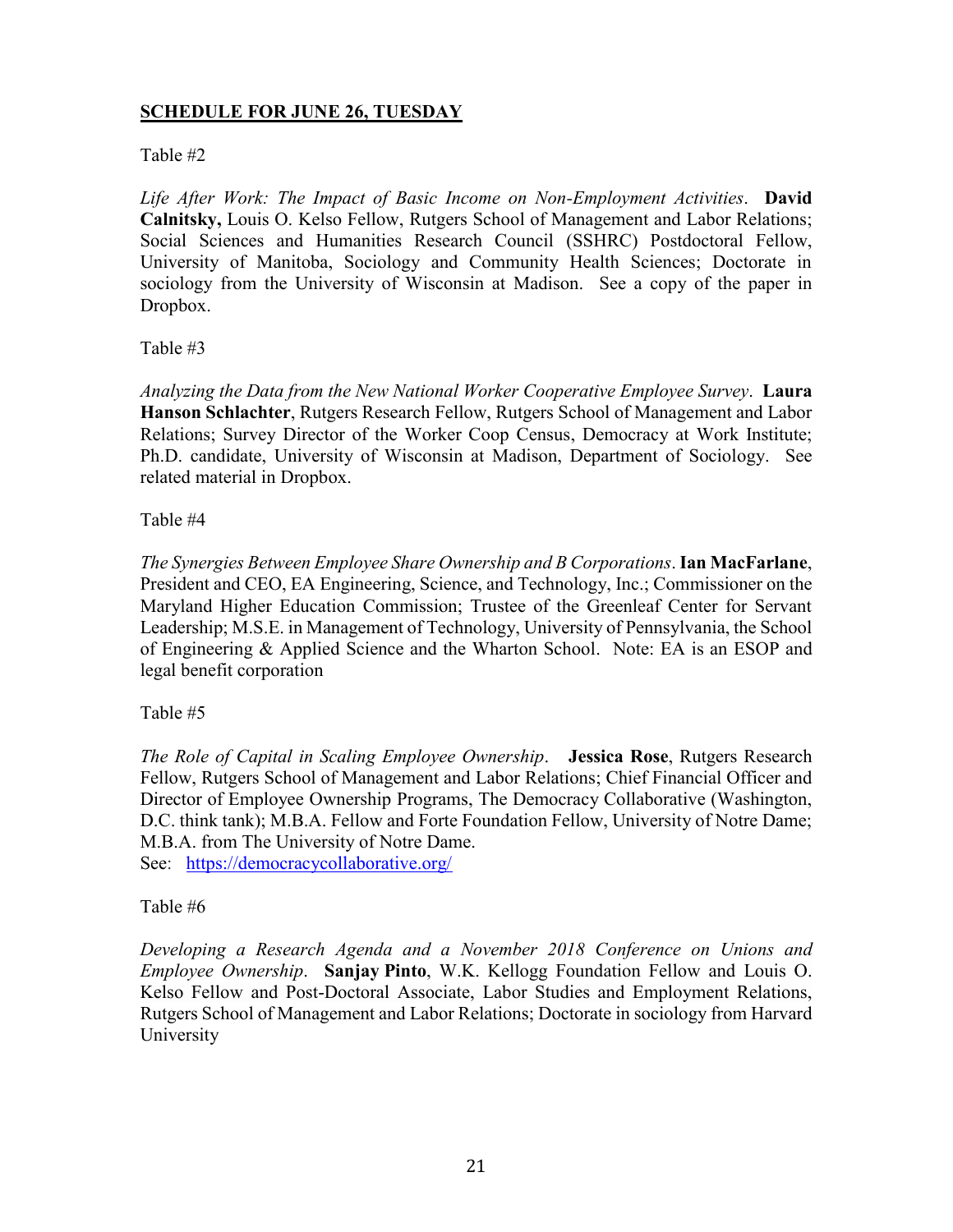**Camille Kerr**, Executive Fellow, Rutgers School of Management and Labor Relations; Associate Director, The ICA Group, J.D. and Arthur Russell Morgan Fellow, University of Cincinnati College of Law.

Table #7

*The National ESOP Employee Survey Project*, **Dan Weltmann**, Kevin Ruble Fellow in Conscious Capitalism and Louis O. Kelso Fellow, Rutgers School of Management and Labor Relations; Assistant Professor, School of Business, Western Connecticut State University; Doctorate in Industrial Relations and Human Resources, from the Rutgers School of Management and Labor Relations. Note: The National ESOP Survey is one of the two new research initiatives this year. A draft copy of the survey is available in the Dropbox.

Table #8

*Introduction to Louis Kelso's Economic Theory That Gave Rise to ESOPs*. **Robert Ashford**, Faculty Mentor and Fellow, Rutgers School of Management and Labor Relations; Professor of law, Syracuse University School of Law; J.D. from the Harvard Law School. See related document in Dropbox.

Table #9

*A Discussion of the City of Newark's Program on Employee Buyouts of Retiring Business Owners*. **Chris Michael**, Louis O. Fellow, Q.A. Shaw McKean Jr. Fellow; Lecturer, Labor Studies and Employment Relations, Rutgers School of Management and Labor Relations; Advisor, New Jersey New York Center for Employee Ownership; Former General Counsel, The ICA Group; Founder, New York City and New York State Worker Cooperative Business Association; Attorney in New York and New Jersey; J.D., City University of New York; Doctoral candidate in political Science, City University of New York. See: [http://www.newarkcedc.org/employee\\_ownership](http://www.newarkcedc.org/employee_ownership)

Table #10

*American Working Capital: Understanding A Private Equity Firm Using Employee Share Ownership*, **Chris Mackin**, American Working Capital. See:<https://www.awcfund.com/>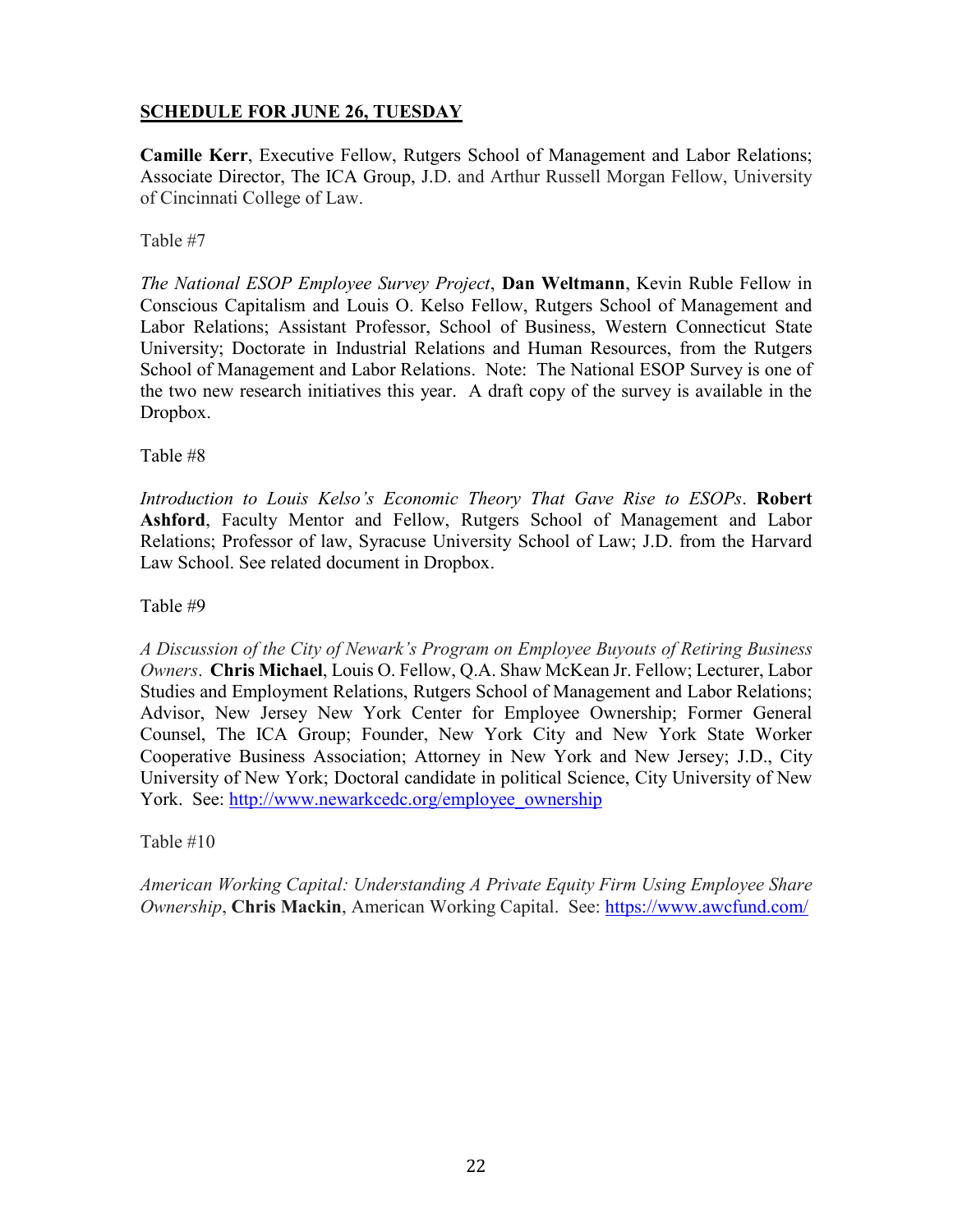# **SESSION SEVEN – 2:00pm – 3:30pm**

Location: Cuvier Club, Main Room

*A Panel*

**Co-Chairs: Kevin Ruble**, President, Circle M Foundation

**Dan Weltmann**, Kevin Ruble Fellow in Conscious Capitalism and Louis O. Kelso Fellow, Rutgers School of Management and Labor Relations; Assistant Professor, School of Business, Western Connecticut State University; Doctorate in Industrial Relations and Human Resources, from the Rutgers School of Management and Labor Relations

*Towards a Conscious Capitalism: A Panel of ESOP Companies*

ATA Engineering **Tom Deiters**, Vice President and General Manager, 15 minutes

<http://www.ata-e.com/> <http://www.ata-e.com/about-ata/> <http://www.ata-e.com/about-ata/leadership-team/>

Bivar

**Tom Silber**, President and CEO; **Rich Manlapeg**, Vice President of Finance and Administration, 15 minutes

<https://www.bivar.com/> <https://www.bivar.com/about>

Entertainment Partners **Mike Wofford**, Executive Vice President and General Counsel, 15 minutes

<https://www.ep.com/> <https://www.ep.com/home/managing-production/> <https://www.ep.com/home/about-ep/esop/>

**Rick Stafford**, Chairman Emeritus, The Murray Company, 15 minutes

<http://murraycompany.com/> <http://murraycompany.com/history/>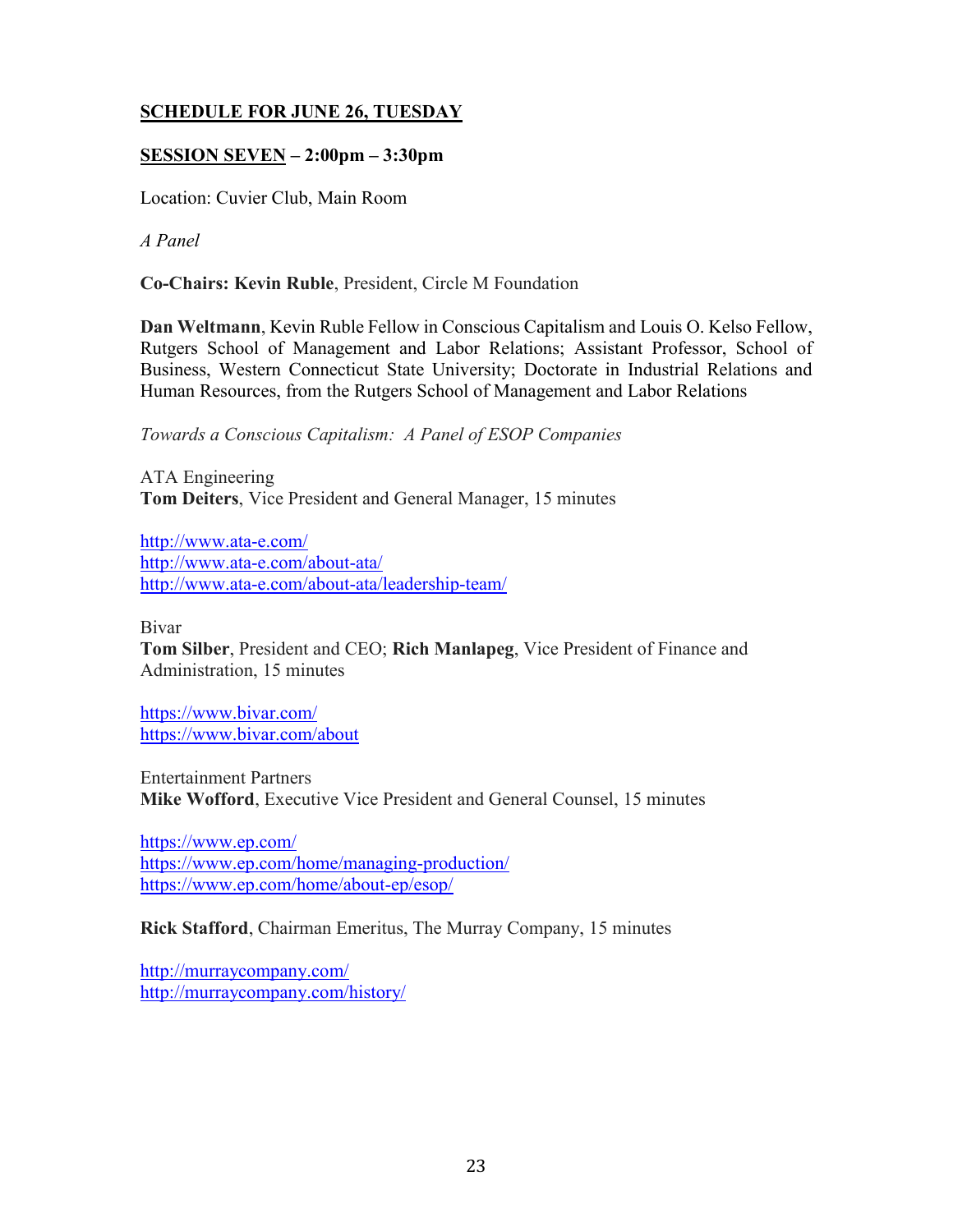# **Discussants:**

**Anne-Laure Winkler**, Kevin Ruble Fellow in Conscious Capitalism, Rutgers School of Management and Labor Relations; Assistant Professor, Barnard College School of Business; Doctorate in industrial relations and human resources, from the Rutgers School of Management and Labor Relations, 5 minutes

**Jennifer Briggs**, Executive Fellow, Rutgers School of Management and Labor Relations; Former Vice President of Human Resources, New Belgium Brewery; M.S. in Organizational Leadership from Regis University, 5 minutes

# **Break – 3:30pm – 4:00pm**

# **SESSION EIGHT – 4:00pm – 5:30pm**

Location: Cuvier Club, North Atrium

# *Empirical Research on Employee Share Ownership*

Chair: **James Hayton**, J. Robert Beyster Fellow, Rutgers School of Management and Labor Relations; Professor, Human Resource Management and Entrepreneurship, Associate Dean of the Doctoral Program, and Enterprise Research Center, University of Warwick, Warwick Business School

# *Why Do Firms Adopt ESOPS? An Industry Perspective*

**Phela Townsend**, Ph.D. candidate in Industrial Relations and Human Resources, Rutgers School of Management and Labor Relations, 20 minutes

# **Discussant:**

**Peter Thompson**, Robert W. Edwards Fellowship for Advanced Study of Employee Stock Ownership and Louis O. Kelso Fellow, Rutgers School of Management and Labor Relations; Clinical Associate Professor, College of Business Administration, University of Illinois at Chicago; Doctorate in business administration, University of Illinois at Chicago, 7 minutes

# *Shared Core Values of High Performing Employee-Owned Enterprises*

**Richard Hoffman**, Professor, Management, Salisbury University, Franklin P. Perdue School of Business; Doctorate in management, Kelly School of Business, Indiana University at Bloomington, 20 minutes

Discussant: **Joyce Rothschild**, Faculty Fellow and Mentor, Rutgers School of Management and Labor Relations; Professor, Sociology and School of Public and International Affairs, Virginia Polytechnic Institute and State University, 7 minutes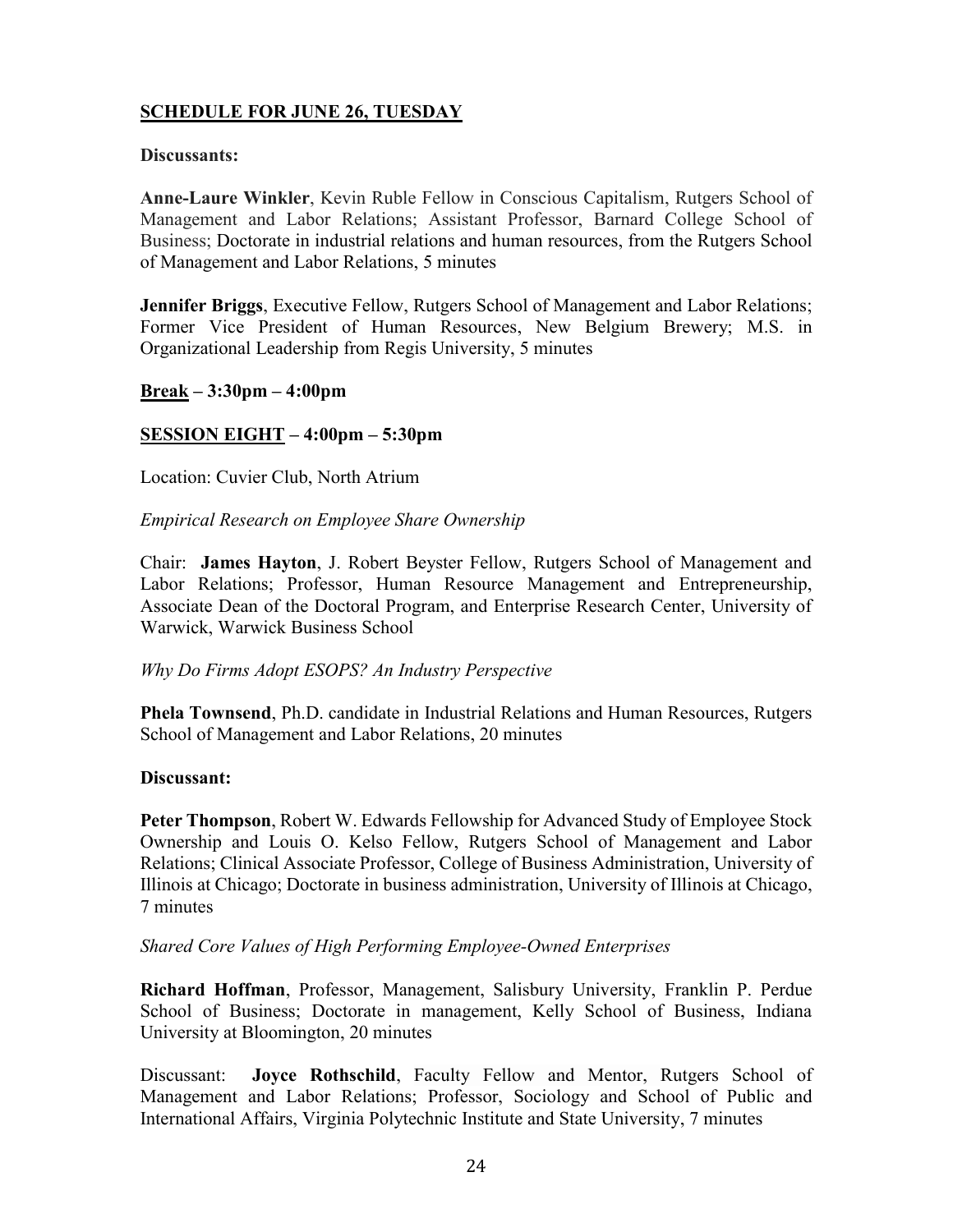*Carris Companies: Challenges and Successes on the Road to Employee Ownership and Governance*

**Cecile Betit**, Louis O. Kelso Fellow, Rutgers School of Management and Labor Relations; Temple University, Ph.D. in Organizational Development, 20 minutes

# **Discussant**:

**Suzanne Cromlish**, Louis O. Kelso Fellow, Rutgers School of Management and Labor Relations; Assistant Professor, Management, St. Xavier University, 7 minutes

# **Brief Research Updates:**

**James Hayton**, J. Robert Beyster Fellow, 2 minutes

**Peter Thompson**, Louis O. Kelso Fellow, 2 minutes

**Cecile Betit**, Louis O. Kelso Fellow, 2 minutes

# **CONCURRENT SESSION**

Location: Cuvier Club, Main Room

# *Policy Analysis*

**Chair: Sanjay Pinto**, W.K. Kellogg Foundation Fellow and Louis O. Kelso Fellow and Post-Doctoral Associate, Labor Studies and Employment Relations, Rutgers School of Management and Labor Relations; Doctorate in sociology from Harvard University

Note: Dr. Pinto will lead a graduate seminar at the Woodrow Wilson School of Princeton University in the Spring of 2019 on this policy initiative.

*Encouraging Inclusive Growth: The Employee Equity Loan Act*

**Richard C. May**, American Working Capital, 45 minutes

**Chris Mackin**, Ray Carey Fellow and Adjunct Lecturer, Human Resource Management, Rutgers School of Management and Labor Relations; Faculty Member, Harvard Trade Union Program, Harvard Law School Labor and Worklife Program; Partner, American Working Capital, LLC; Founder and President, Ownership Associates; Former Sidney Harman Fellow, Harvard University JFK School of Government; Doctorate in human development from the Harvard University School of Education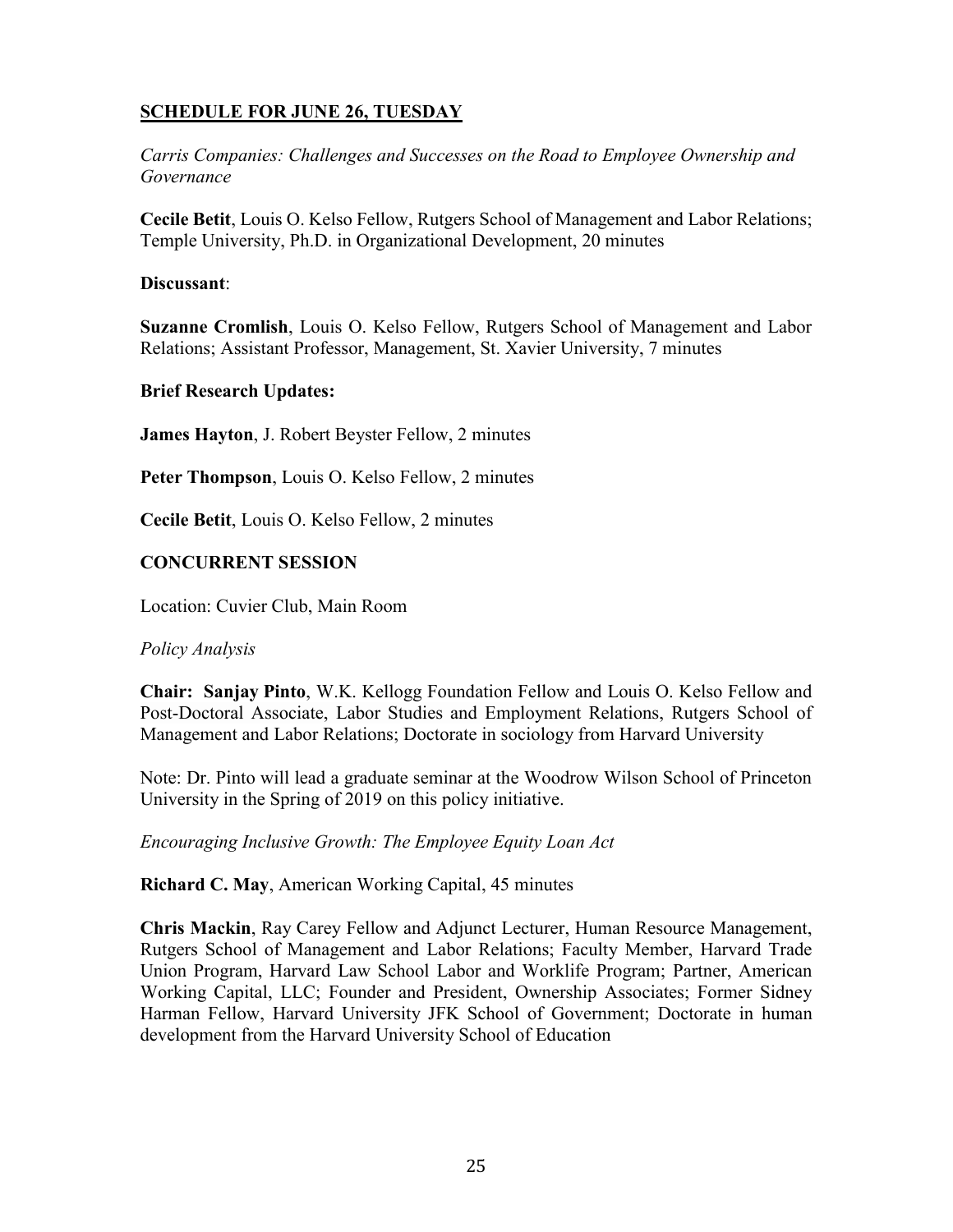#### **Discussants:**

**Douglas Kruse**, J. Robert Beyster Faculty Fellow and Distinguished Professor and Associate Director, Fellowship Program, Rutgers School of Management and Labor Relations; Research Associate, National Bureau for Economic Research; former Senior Economist, Office of the President, Council of Economic Advisors, The White House; Doctorate in economics from Harvard University, 5 minutes

**Alex Brill**, Louis O. Kelso Fellow, Rutgers School of Management and Labor Relations; Resident Fellow, American Enterprise Institute, 5 minutes

**Camille Kerr**, Executive Fellow, Rutgers School of Management and Labor Relations; Associate Director, The ICA Group; J.D. and Arthur Russell Morgan Fellow, University of Cincinnati College of Law, 5 minutes

**Corey Rosen**, Rutgers Research Fellow and Faculty Mentor, Rutgers School of Management and Labor Relations; Founder and Senior Staff Member, National Center for Employee Ownership; Doctorate in political science from Cornell University, 5 minutes

**Alex Kaufman**, M.A. candidate, Princeton University Woodrow Wilson School, 5 minutes

**Roland Attenborough**, Roland M. Attenborough; J.D., Hastings College of the Law; L.L.M. in Taxation, New York University Law School

#### **Brief Research Updates:**

**Erik Olsen**, Senior Fellow, 2 minutes

**Michael Paz**, Louis O. Kelso Fellow, 2 minutes

**Chris Michael**, Louis O. Kelso Fellow, 2 minutes

# **CONCURRENT SESSION**

Location: Cuvier Club, South Atrium

*Empirical Research on Employee Share Ownership*

Chair: **David Calnitsky,** Louis O. Kelso Fellow, Rutgers School of Management and Labor Relations; Social Sciences and Humanities Research Council (SSHRC) Postdoctoral Fellow, University of Manitoba, Sociology and Community Health Sciences; Doctorate in sociology from the University of Wisconsin at Madison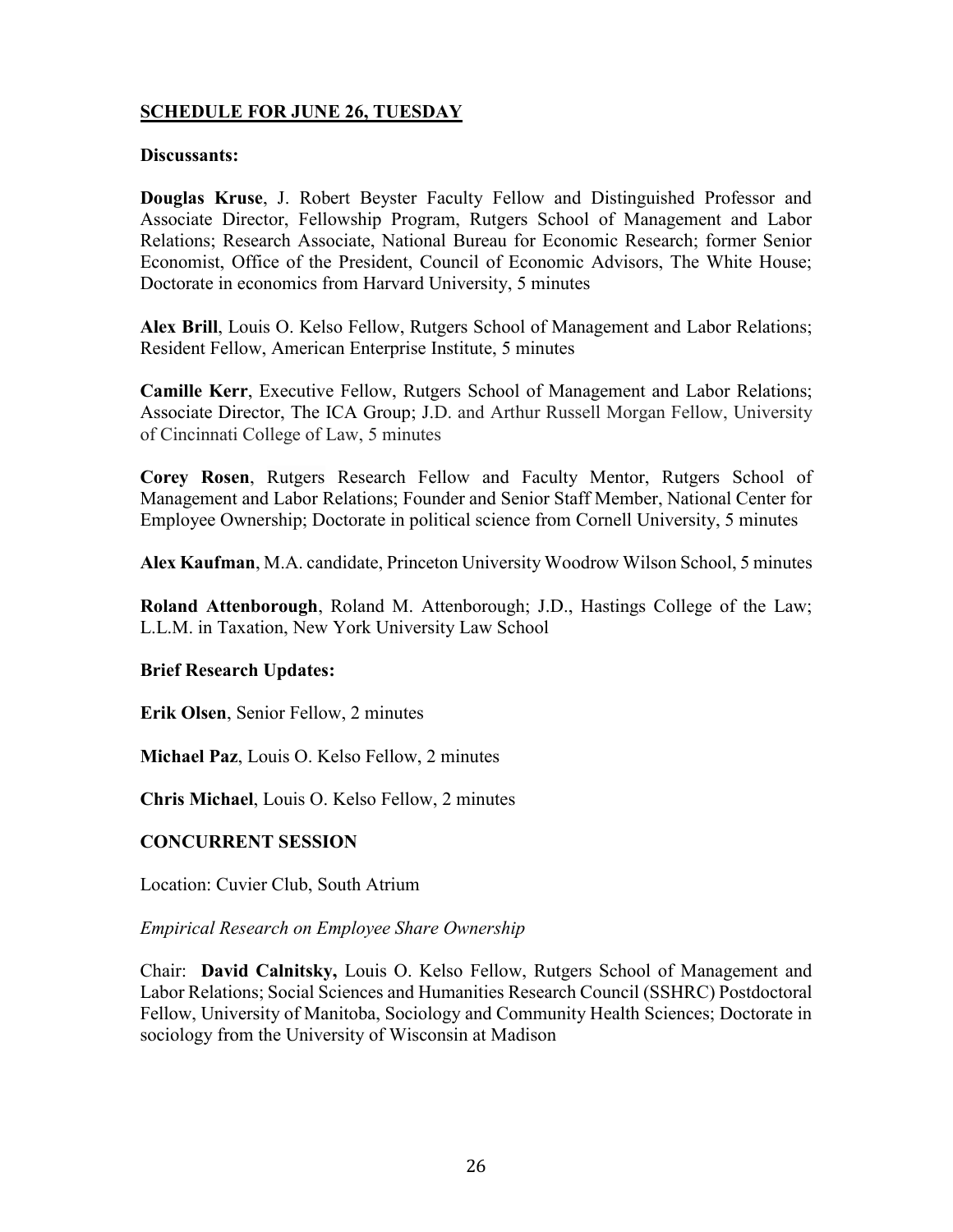*Job Seeker Interest and Consumer Interest in Shopping at Employee Ownership Firms*

**Thomas Dudley**, Louis O. Kelso Fellow, Rutgers School of Management and Labor Relations; Chief Executive Officer, Certified Employee Owned; M.S. in Statistics from Stanford University, 30 minutes

# **Discussants:**

**Jennifer Briggs**, Executive Fellow, Rutgers School of Management and Labor Relations; Former Vice President of Human Resources, New Belgium Brewery; M.S. in Organizational Leadership from Regis University, 7 minutes

**Joe Cabral**, former CEO, Chatsworth Products, 7 minutes

**Ian MacFarlane**, President and CEO, EA Engineering, 7 minutes

**Mark Lomele**, Executive Vice President and CFO, Recology, 7 minutes

**Brief Research Update:**

**Lucas McGranahan**, Corey Rosen Fellow, 2 minutes

# **CONCURRENT SESSION**

Location: Inn by the Sea Conference Room

# *Mentoring Meetings*

Please meet with new fellows who have requested mentoring on their research-projects that are now underway. Faculty Mentors are requested to divide themselves among the sessions. Mentors will gather around separate tables with one research scholar.

*Mentoring Session: The Infrastructure Needed for Broadened Ownership of Capital and Economic Democracy*

**Carla Ilten**, Ph.D. candidate in sociology, University of Illinois at Chicago

*Mentoring Session for Doctoral Candidates: What Do You Mean When You Pay for Performance? Effects of Pay-for-Performance on Employees' Collective Job Attitudes and Organizational Performance*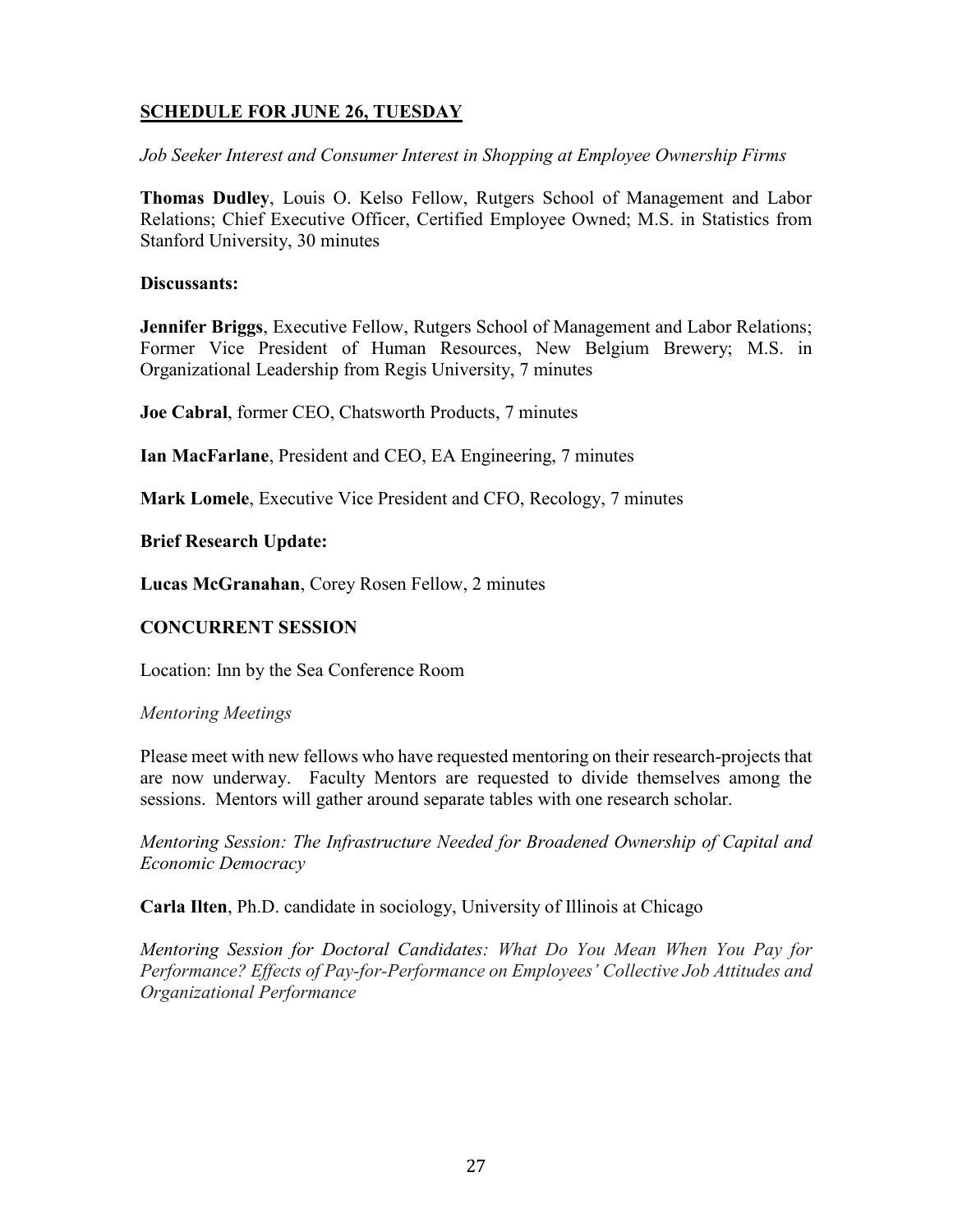**Saehee Kang**, Ph.D. candidate in Industrial Relations and Human Resources, Rutgers School of Management and Labor Relations

*Mentoring Session: Why Do Firms Adopt ESOPS? An Industry Perspective*

**Phela Townsend**, Ph.D. candidate in Industrial Relations and Human Resources, Rutgers School of Management and Labor Relations

*Qualitative Case Studies of Employee-Owned Firms*

**Lucas McGranahan**, Corey Rosen Fellow; Senior Research Specialist, University of Illinois at Chicago; Ph.D. in Philosophy, University of California at Santa Cruz

# **Break – 5:30pm – 6:30pm**

# **Dinner– 6:30pm**

Location: The Cuvier Club, Main Room

The Dinner will celebrate the  $10<sup>th</sup>$  anniversary of the Fellowship Program, the founding of the Institute for the Study of Employee Ownership and Management, and new endowments for the Institute by Founding Supporters.

**Adrienne Eaton**, Dean and Professor, Labor Studies and Employment Relations, Rutgers School of Management and Labor Relations; Doctorate in industrial relations from the University of Wisconsin

**Joseph Blasi**, J. Robert Beyster Distinguished Professor and Director, Institute for the Study of Employee Ownership and Profit Sharing, Rutgers School of Management and Labor Relations

**Douglas Kruse**, J. Robert Beyster Faculty Fellow, Associate Dean, Distinguished Professor, and Associate Director, Institute for the Study of Employee Ownership and Profit Sharing, Rutgers School of Management and Labor Relations

**Mary Ann Beyster**, President, Beyster Foundation for Enterprise Development

**Michael Keeling**, President, The Employee Ownership Foundation

**Mark Lomele**, Chairman of the Board, Employee Ownership Foundation

**Evening Ends – 8:30pm**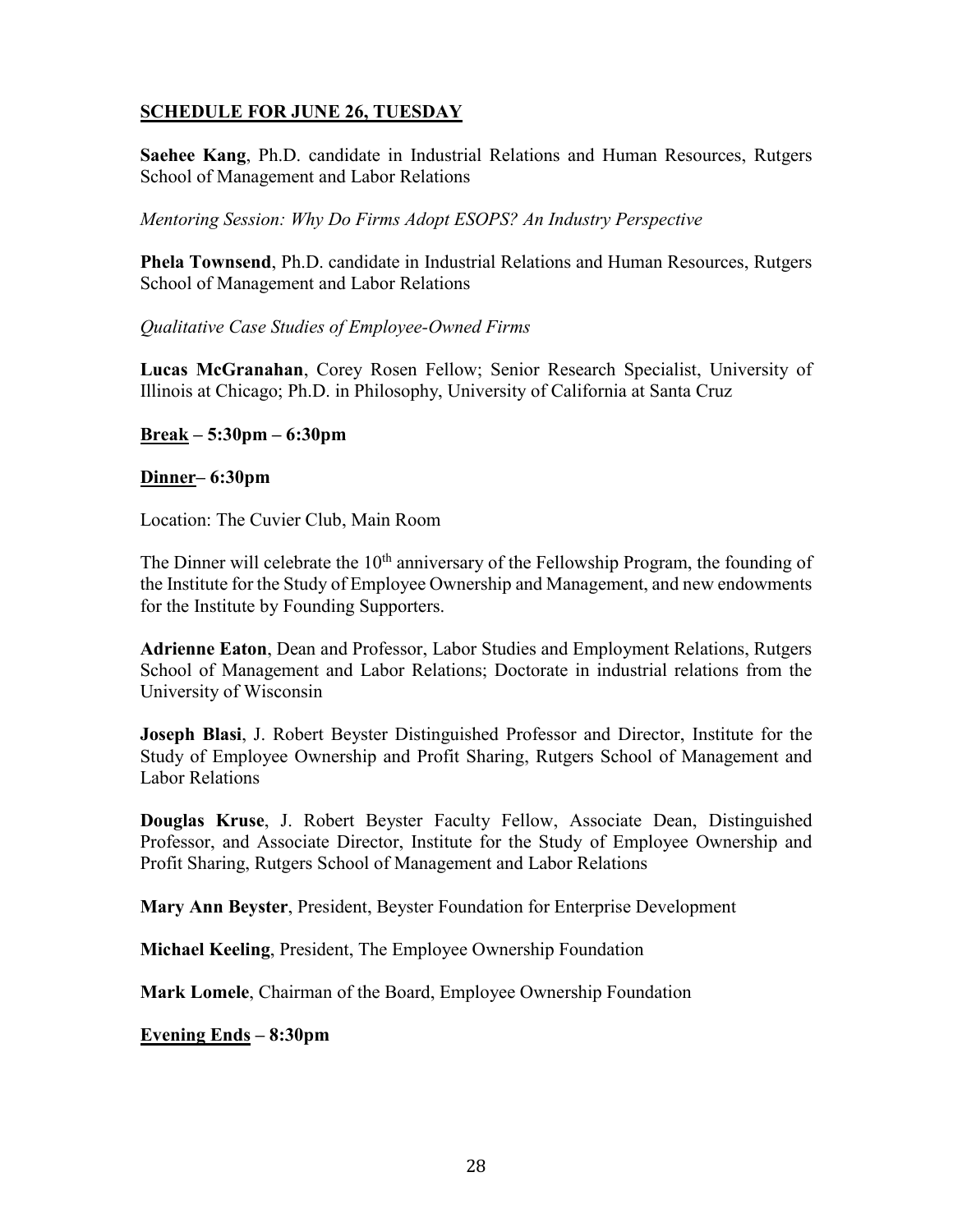#### **Special Guests at the Beyster Symposium**

**Dr. Tanya Smith Brice**, Benedict College, Dean

**Dr. Vincent E. Mangum**, Atlanta Metropolitan State College, Division of Business and Information Technology

**Jeanne Wardford**, Program Officer, W.K. Kellogg Foundation

#### **Support for the Beyster Symposium**

The Beyster Symposium has been supported for the last ten years through the J. Robert Beyster Endowment at Rutgers University and a series of annual gifts by Mary Ann Beyster, J. Robert Beyster, the Beyster Family, the Beyster Foundation for Enterprise Development, and the Employee Ownership Foundation. This year the symposium would not have been possible without the additional support of Henry Ward of Carta, Citi Community Development, the W.K. Kellogg Foundation, and an anonymous donor.

#### **Support for The Fellowship Program**

The research fellowships are supported by the following grants: J. Robert Beyster Professorship and the J. Robert Beyster Fellowships: Foundation for Enterprise Development, J. Robert Beyster, Mary Ann Beyster and the Beyster Family; Louis O. Kelso Fellowships: Employee Ownership Foundation. The Louis O. Kelso Traveling Fellowships to support Fellows to attend the Mid-Year Fellows Workshop in honor of Louis O. Kelso: John Menke of Menke and Associates; Adam Blumenthal Fellowship: Adam Blumenthal and Lynn Feasley; American Coalition of Stock Plan Administrators Fellowships: American Coalition of Stock Plan Administrators; Blue Wolf Capital Fellowships: Blue Wolf Capital Management and Adam Blumenthal; Joseph Cabral Distinguished Scholar and Fellowship: Joseph and Bonnie Cabral; Ray Carey Fellowship: Ray and Dennice Carey; Equatex Fellowships: Equatex; Robert W. Edwards Fellowship for Advanced Study of Employee Stock Ownership: Steiker, Greenapple, & Croscut, P. C. honoring the long and distinguished legal career of Rob Edwards; Fidelity Fellowships in Equity Compensation Research; Fidelity Investments; Michael W. Huber Fellowships: Dr. Caroline Huber; Jared Kaplan Prize: Jared Kaplan of McDermott Will and Emery; W.K. Kellogg Foundation Fellowships: W.K. Kellogg Foundation; Morgan Stanley Fellowships: Morgan Stanley; Q. A. Shaw McKean Jr. Fellowships: Linda Borden McKean and the Shrewsbury Foundation; Bill and Connie Nobles Fellowships: Bill and Connie Nobles; George S. Pillsbury Fellowships: Charlie Pillsbury; Corey Rosen Fellowships: Rosen Ownership Opportunity Fund of the National Center for Employee Ownership; Kevin Ruble Fellowships in Conscious Capitalism: Kevin Ruble; Robert W. Smiley Jr. Fellowships: Robert W. Smiley Jr. For information on the Fellowship Program and updated announcements for applying to new or upcoming fellowships, please see: <http://smlr.rutgers.edu/research-and-centers/fellowship-programs>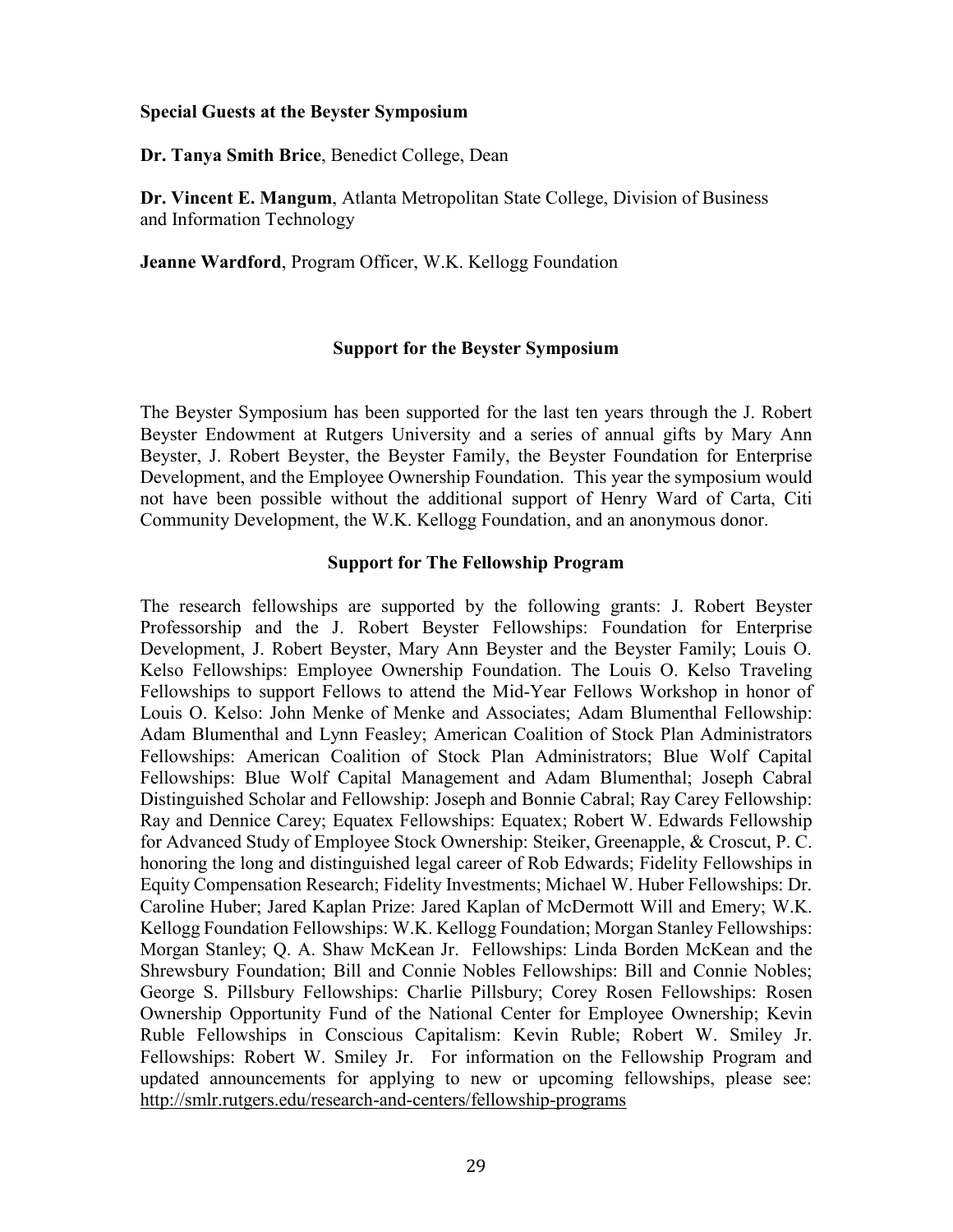# **Important Telephone Numbers and Contacts**

**Beth Schriefer**, Conference Coordinator and Project Coordinator of the Fellowship Program: Rutgers office number: 848-445-4722 before June 19th; Cell phone during the La Jolla event: 609-462-9638; Email: [bschriefer@smlr.rutgers.edu](mailto:bschriefer@smlr.rutgers.edu)

Inn by the Sea, the conference hotel: (858) 459-4461

Cuvier Club, the conference meeting site: (858) 367-7748

Joseph Blasi: Director: Cell Phone during La Jolla event: 609-240-4657; Email: [blasi@smlr.rutgers.edu](mailto:blasi@smlr.rutgers.edu)

Douglas Kruse, Associate Director. Cell phone during La Jolla event: 908-616-7841 Email: [dkruse@smlr.rutgers.edu](mailto:dkruse@smlr.rutgers.edu) 

# **In Appreciation**

The workshop was managed by Beth Schriefer, project coordinator of the Fellowship Program at Rutgers School of Management and Labor Relations (SMLR) and conference coordinator of both the Beyster Symposium and the Mid-Year Fellows Workshop in honor of Louis O. Kelso. Beth's efficiency, kindness, grace, and attention to every aspect of this conference and the entire Fellowship Program throughout the year is deeply appreciated. We would like to thank the following individuals for their assistance: the SMLR staff, especially Laura Hart for managing our accounts, Julia Colvin, Khaleef Crumbley, Janice DiLella, Linda Post, Divine Tabios, Renée Walker, and Ellen Weber, Dean Adrienne Eaton, Associate Dean Elaine Kovac Stroud, and Press Officer Steve Flamisch.

# **Institute for the Study of Employee Ownership and Profit Sharing**

The purpose of the Institute for the Study of Employee Ownership and Profit Sharing is to study the various models that have emerged and will emerge of employee ownership shares and profit shares in the corporation and society of the United States and around the world. The Institute will study approaches that broaden financial participation and inclusion in the economy and business organizations and allow employees to be fully engaged and share the rewards of their work.

<https://smlr.rutgers.edu/content/institute-study-employee-ownership-and-profit-sharing>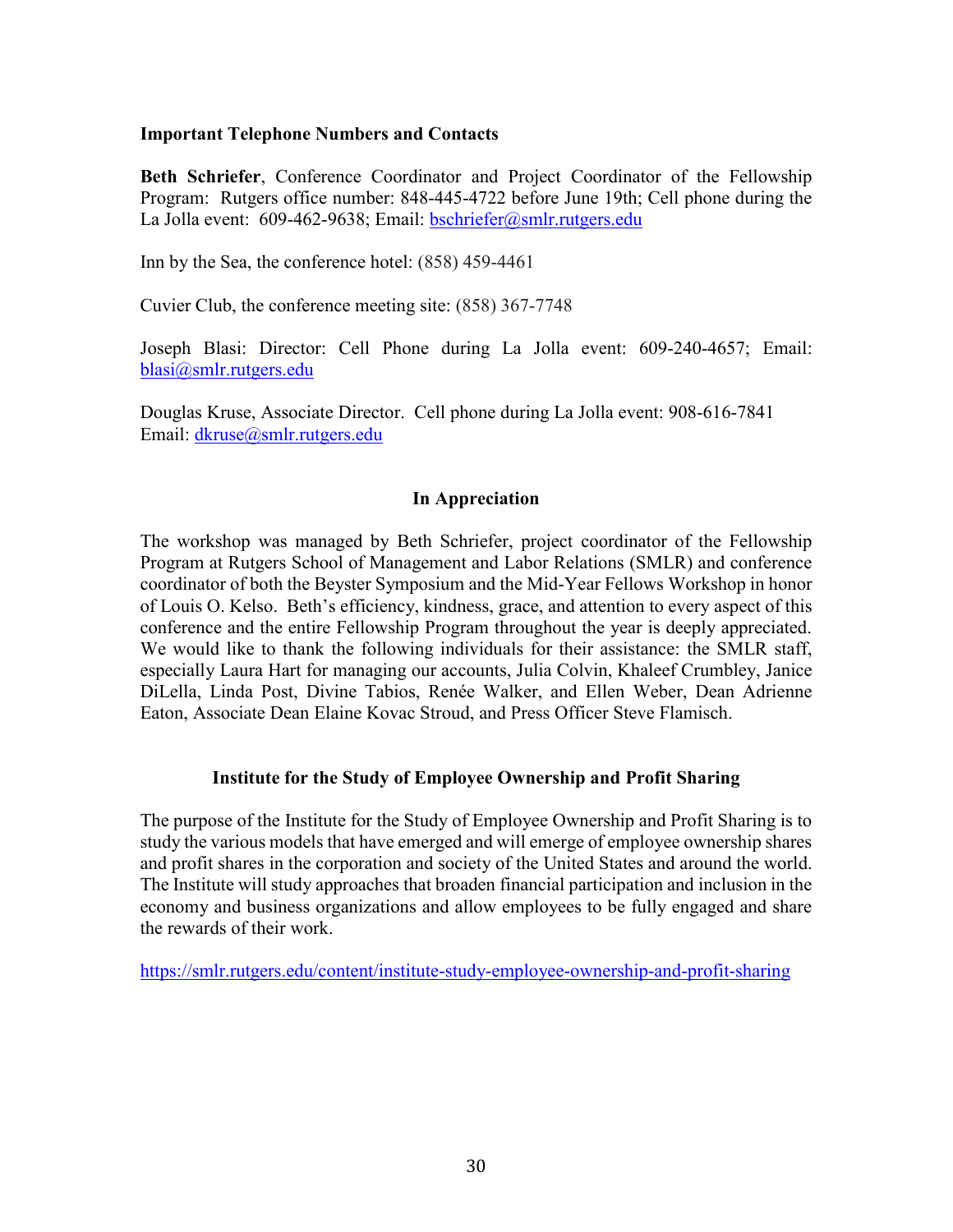# **Rutgers University School of Management and Labor Relations**

The School of Management and Labor Relations (SMLR) at Rutgers, The State University of New Jersey is the leading source of expertise on the world of work, building effective and sustainable organizations, and the changing employment relationship. The school is comprised of two departments—one focused on all aspects of strategic human resource management and the other dedicated to the social science specialties related to labor studies and employment relations. In addition, SMLR provides many continuing education and certificate programs taught by world-class researchers and expert practitioners. For more information, visit smlr.rutgers.edu

<https://smlr.rutgers.edu/>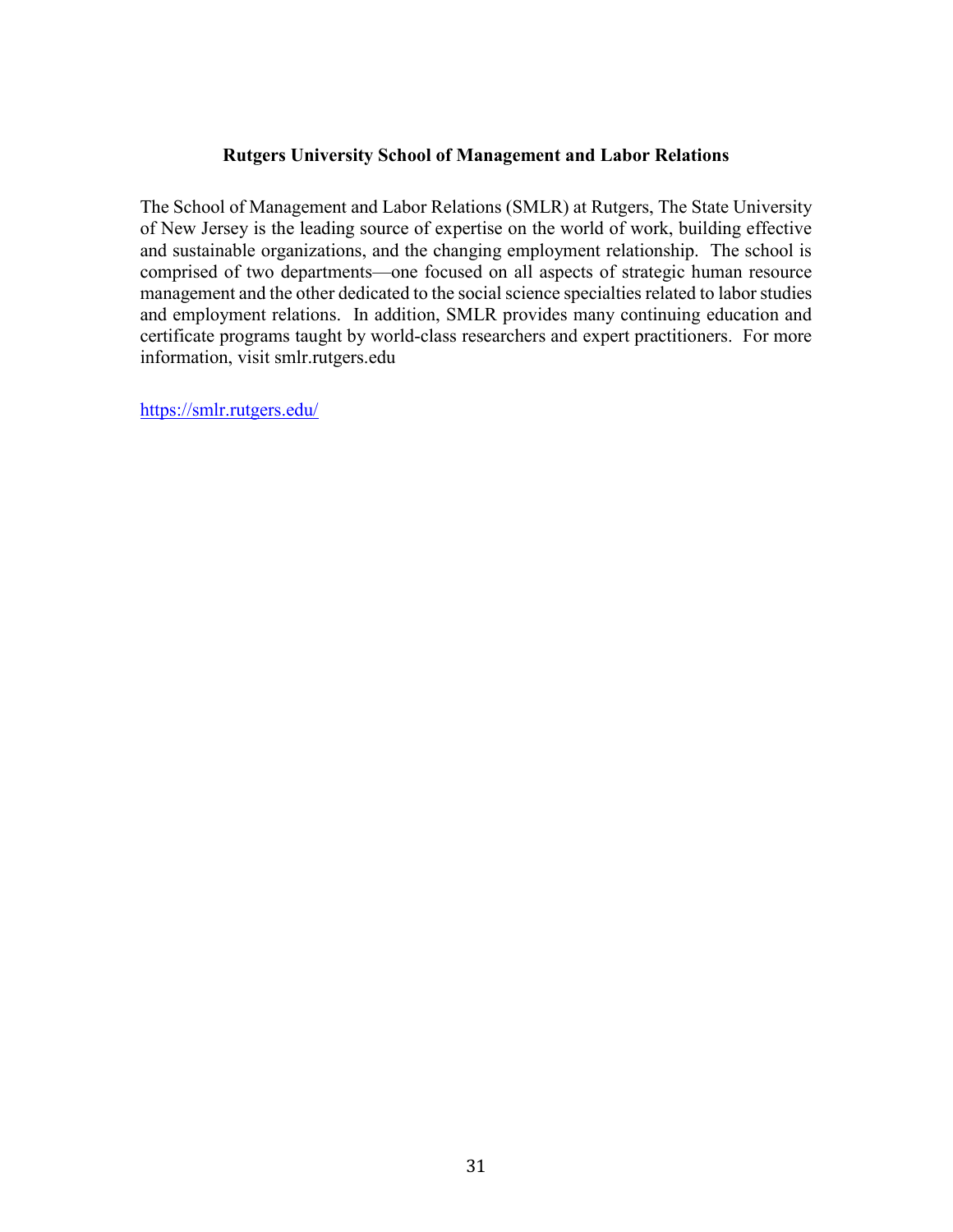#### **INDEX**

Ashford, Robert, 8, 11, 22 Attenborough, Roland, 9, 26 Aubert, Nicolas, 13 Azim, Muhammad, 8, 9, 13 Babenko, Ilona, 9, 13 Baksa, Barbara, 6, 12 Baranski Madrigal, Andrzej, 13 Berry, Daphne, 12, 19 Betit, Cecile, 25 Beyster, Mary Ann, 12, 28 Blasi, Joseph, 4, 28 Boguslaw, Janet, 10, 19 Brice, Tanya, 19, 29 Briggs, Jennifer, 24, 27 Brill, Alex, 9, 13, 26 Butcher, Keith, 14 Cabral, Joe, 9, 14, 27 Calnitsky, David, 10, 21, 26 Cardinal, Jon, 20 Carlos, Alfredo, 8, 11 Castellano, Bill, 6, 16 Cooper, Chris, 17 Cox, Robynn, 5, 6, 9 Cromlish, Suzanne, 25 Cropp, Matt, 17 Deiters, Tom, 23 Dudley, Thomas, 10, 27 Eaton, Adrienne, 4, 7, 12, 28 Ellerker, Carolina, 6 Garrett, Kelley, 6 Gracia-Rivera, Glenda, 19 Grigoryeva, Angelina, 5, 10 Hayton, James, 24, 25 Hoffman, Richard, 24 Hoover, Melissa, 7, 11, 15, 20 Ilten, Carla, 7, 8, 10, 27 Jamison, Don, 17 Kang, Saehee, 18, 28 Kaplan, Jared, 9, 14 Kaswan, Mark, 19 Keeling, Michael, 9, 12, 14, 28 Kaufman, Alex, 26 Kerr, Camille, 7, 12, 15, 22, 26 Kruse, Douglas, 4, 5, 9, 13, 26, 28 Kurtulus, Fidan, 6 Leach, Nicole, 8